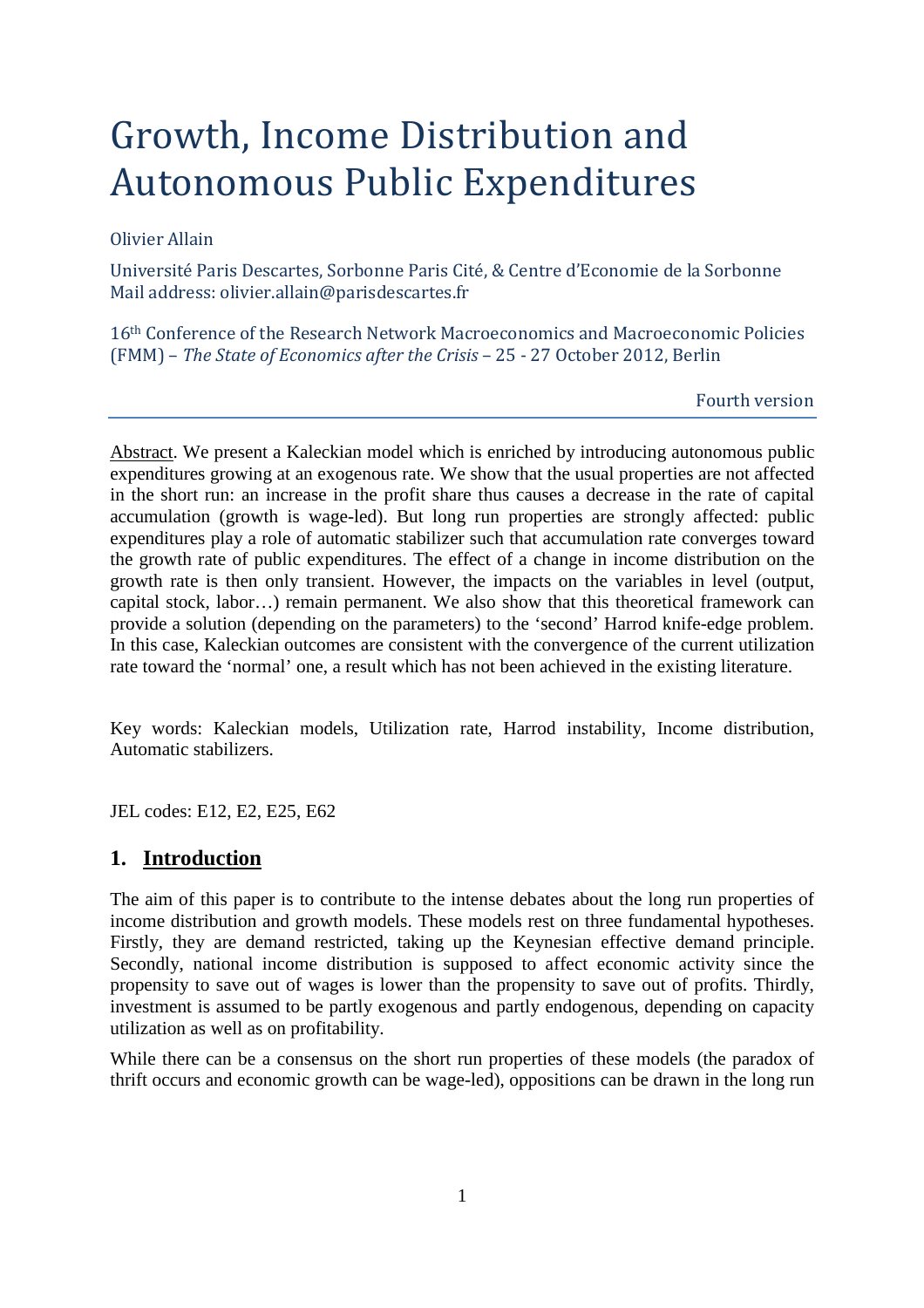between three strands of thought. In Kaleckian models<sup>1</sup> the short run properties persist in the long run.

ose which keep the short run properties and those for which some short run properties are reversed (mainly growth becoming profit-led). The former are known as while the latter may be Cambridgian or Marxian<sup>2</sup>. The key point behind this opposition is the pattern of the utilization rate of capacity. For Cambridgian or Marxian economists, this rate must converge in the long run toward the normal rate. For the Kaleckian economists on the contrary, the utilization rate remains endogenous: there is then a remaining gap between the current and normal utilization rates, except if the latter converges toward the former.

In summary, either long run growth is wage-led but the utilization rate can't converge toward the normal one, or the utilization rate converges toward the normal one but growth must be profit-led.

The debates have recently taken a new turn with the use of empirical arguments. In short, utilization rate data often show a greater stability than it is expected after reading Kaleckian models<sup>3</sup>. Of course, these empirical arguments are open to the criticisms. But they already give rise to the question whether it is possible to formally combine Kaleckian results in the long run with a rate of capacity utilization converging toward the normal one. The present paper is a step in this direction.

We present a Kaleckian model which is just amended in order to introduce, near the autonomous component related to investment, another autonomous demand component characterized by its own growth rate. Such amendment has not really been taken into account in the literature: for instance, government expenditures or public deficit are assumed to be proportional with the capital stock and then to grow at the same rate<sup>4</sup>; and when exports are introduced, they are partly autonomous, but the results of the models don't fully take into account the consequences of this exogeneity<sup>5</sup>.

Of course, the model conclusions may differ depending on the nature of the autonomous demand component that is taken into account and the source of its financing. In this paper, we introduce autonomous public expenditures growing at an exogenous rate. Because of the complexity of the issue of debt interests, we assume for sake of simplicity that government

<sup>1</sup> See Allain [2009], Blecker [2002], Dutt [2011], Hein *et al*. [2011, 2012], or Sawyer [2012] for recent contributions and surveys.

 $2^2$  The distinction between these currents of thought is beyond the scope of this article (see for instance Lavoie [2012]). What they have in common (from the point of view of the present paper) is that the current utilization rate converges toward the normal one in the long run. Some of these models are briefly presented further in the text.

<sup>&</sup>lt;sup>3</sup> See Allain and Canry [2008], Nikiforos [2011], or Skott [2010, 2012]. See also Dallery [2007] who questions the stability of Kaleckian models through a simulation approach.

<sup>4</sup> See Blecker [2002], Commendatore *et al*. [2005], Sawyer [2012] or also You and Dutt [1996]. Lavoie [2000] assuming exogenous public expenditures is an exception but he himself limits its analysis to the short run whereas we address the long run issues. See also Chatelain [2010].

<sup>&</sup>lt;sup>5</sup> See Blecker [1998, 2002, 2011]. His 1998's model in particular is explicitly built on the contradictory assumptions that exports and national income growth rates may differ from each other, but that the share of exports in national income remains unchanged. That is the kind of contradiction we tackle in this paper. However, open economies address specific issues which will be analyzed in further researches.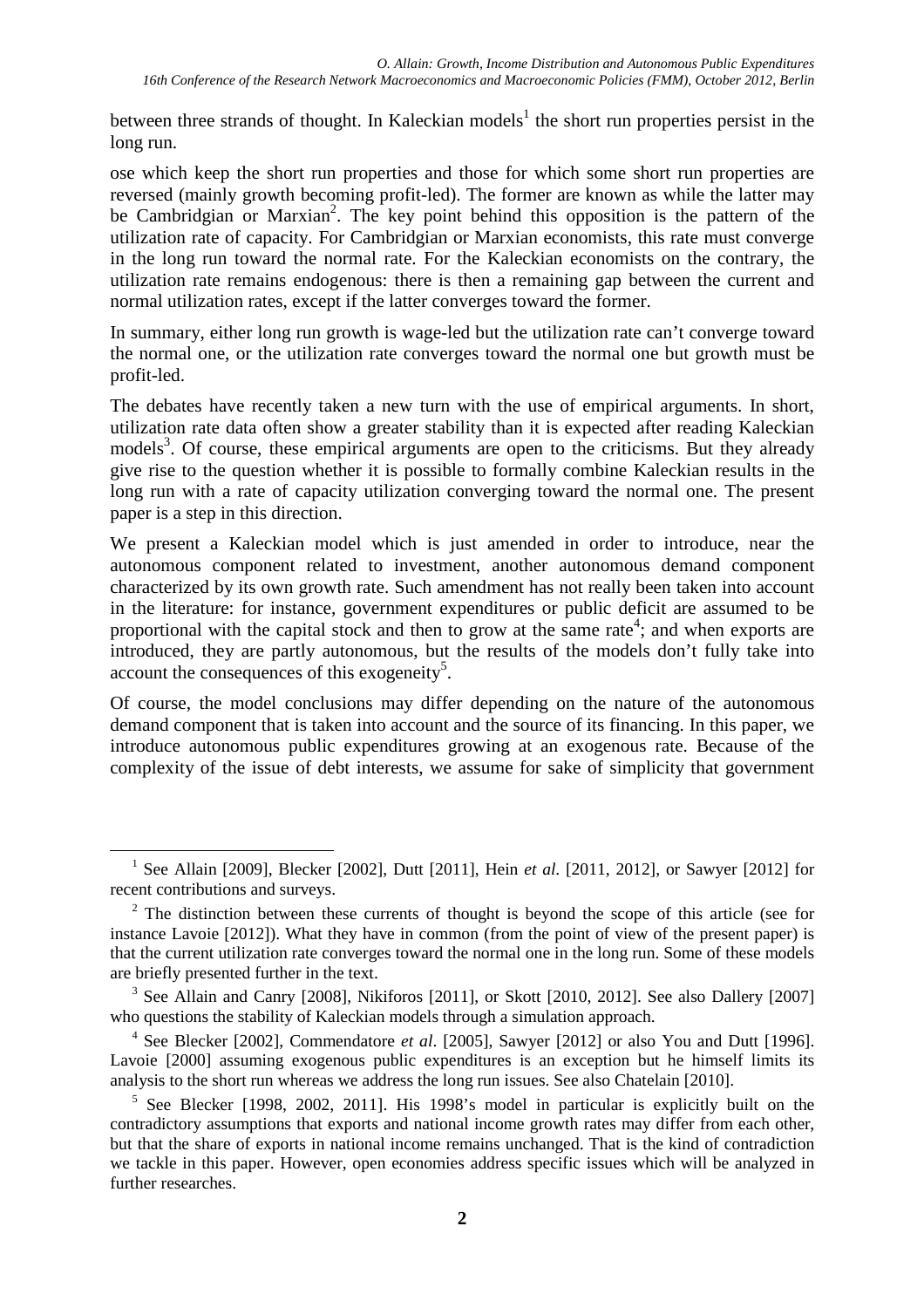endogenously adjusts the tax rate in order to preserve the budget balance<sup>6</sup>. That is to say that emphasis is put on the impact of the autonomous demand component rather than on fiscal policy issues.

Our model leads to two important and original outcomes. The first one is that the rate of growth of public expenditures plays a stabilizer role on the rate of accumulation. The mechanism relates to the share of public expenditures in aggregate demand: a rise in the profit share results in a decrease of both utilization and growth rates in the short run; but it also results in an increase in the public expenditures' share which exerts a pressure both on the rate of utilization and on the propensity to save; then a turnaround of the utilization and growth rates. Eventually, it is the accumulation rate which adjusts to the rate of growth of public expenditures. However, although the impact on growth vanishes in the long run, their occurrence in the short run causes permanent effects on the variables in level (output, capital stock, labor, *etc*.). A rise in the profit share induces negative effects on economic activity, as in the canonical Kaleckian model, even if the long run rate of growth of capacity is not affected.

The second result is that our model can provide a solution to the 'second' Harrod knife-edge problem. We assume entrepreneurs react to the gap between the current and normal rates of capacity utilization by adjusting their rate of accumulation. As it is well known, such behavior in a demand constraint model usually generates instability (the 'second' Harrod problem). On the contrary, it can be shown in our framework (and depending on the parameters) that this entrepreneurs' behavior could be necessary in order for the current utilization rate to converge toward the normal rate. The intuition behind is that instability is more than offset by the stability resulting from the first mechanism. As a consequence, Kaleckian outcomes can be consistent with the convergence of the current utilization rate toward the 'normal' one, a result which has not been achieved in the existing literature.

Section 2 is devoted to the canonical Kaleckian model with endogenous public expenditures and a balanced public budget constraint hypothesis. It includes a discussion about the long run equilibrium with a special focus on Harrod knife-edge instability problem. The model with autonomous public expenditures is presented in section 3 where a distinction is made between short run (goods market equilibrium), medium run (stability of the share of public expenditures), and long run (convergence of the current rate of capacity utilization toward the normal one). A brief comparison between this model and Serrano's Sraffian supermultiplier (Serrano [1995a, 1995b]) is proposed in Section 4.

# **2. The canonical Kaleckian model with endogenous public expenditures and a balanced public budget constraint hypothesis**

# *2.1. Model resolution and economic interpretation*

Let us suppose a closed economy whose aggregate production function is given by:

$$
Y_t = qL_t = u_t K_t,
$$

where  $Y_t$ ,  $L_t$  and  $K_t$  correspond to production volume, labor input and capital stock;  $q$  is the fixed labor productivity coefficient, and  $u_t$  the current utilization rate of capacity. Aggregate demand  $(Y_t^d)$  is given by:

 $\overline{a}$ <sup>6</sup> You and Dutt [1996] take the debt dynamics into account but in a model where public expenditures are endogenous.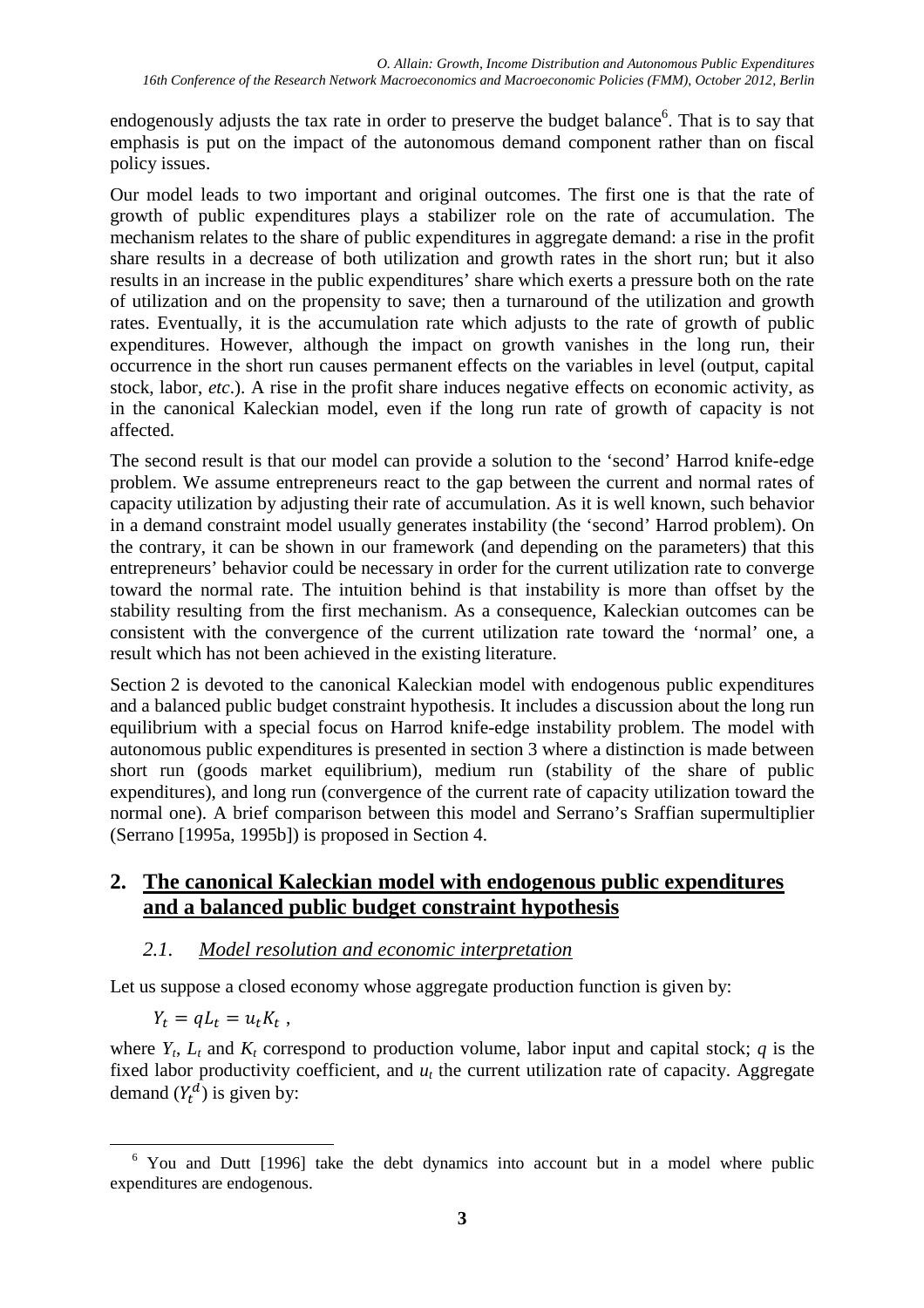$Y_t^d = C_t + I_t + G_t,$ 

where  $C_t$ ,  $I_t$  and  $G_t$  represent consumption, investment and public expenditures. Public expenditures are assumed to be related to consumption rather than accumulation. They are represented by:

$$
G_t = \beta Y_t,
$$

Tax revenue results from an income tax whose rate  $(\tau)$  is supposed to be the same for wages and profits:

$$
T_t = \tau Y_t.
$$

Of course, under a balanced public budget constraint hypothesis, we have  $\beta = \tau^7$ . In addition, workers are supposed to consume their whole wages. Consumption and savings are then given by:

$$
C_t = (1 - \tau)(1 - s_\pi \pi)Y_t,
$$
  
\n
$$
S_t = (1 - \tau)s_\pi \pi Y_t,
$$

where  $\pi$  is the profit share and  $s_{\pi}$  the propensity to save out of profits. Finally, noting  $u_n$  the 'normal' rate of capacity utilization from the entrepreneurs' point of view, the investment function can be written:

$$
I_t = [\gamma + \gamma_u (u_t - u_n)] K_t,
$$

where  $\gamma_u$  corresponds to the sensibility of the rate of capital accumulation ( $g_{Kt} = I_t/K_t$ ) to the gap between the current and normal utilization rates. Of course,  $u_t = u_n$ , results in  $g_{Kt} = \gamma$ . As a consequence, the  $\gamma$  parameter can be understood as the average firms' expectation of the secular rate of growth (subject to animal spirits) $\delta$ . Let us rewrite this function as:

$$
I_t = \gamma_u Y_t + (\gamma - \gamma_u u_n) K_t.
$$

It clearly appears that all the aggregate demand components are endogenous, but the fraction of capital accumulation which relates on the existing capital stock  $(\gamma - \gamma_u u_n)$ .

Substituting  $C_t$ ,  $I_t$  and  $G_t$  in the aggregate demand function and solving gives the goods market equilibrium utilization rate<sup>9</sup>:

$$
u_t^* = \frac{\gamma - \gamma_u u_n}{(1 - \tau) s_{\pi} \pi - \gamma_u}.
$$

The equilibrium rate of accumulation is then:

$$
g_{Kt}^* = \gamma + \gamma_u (u_t^* - u_n),
$$

and the after-tax rate of profit:

$$
r_t^* = (1-\tau)\pi u_t^*.
$$

 $\overline{a}$ 

These are the main results of the canonical Kaleckian model. The main comparative static results are reported in Table 1. Every column give the qualitative impact that a change in a

<sup>&</sup>lt;sup>7</sup> See You and Dutt [1996] for a model which takes public deficit and debt into account.

<sup>&</sup>lt;sup>8</sup> For sake of simplicity and without loss of generality, profitability is not included in the investment function.

<sup>&</sup>lt;sup>9</sup> The Keynesian stability condition is supposed to hold, that is  $(1 - \tau)s_{\pi}\pi - \gamma_u > 0$ . As a consequence,  $u_t^*$  numerator must also be positive  $(\gamma - \gamma_u u_n > 0)$  for the rate of capacity utilization to be positive.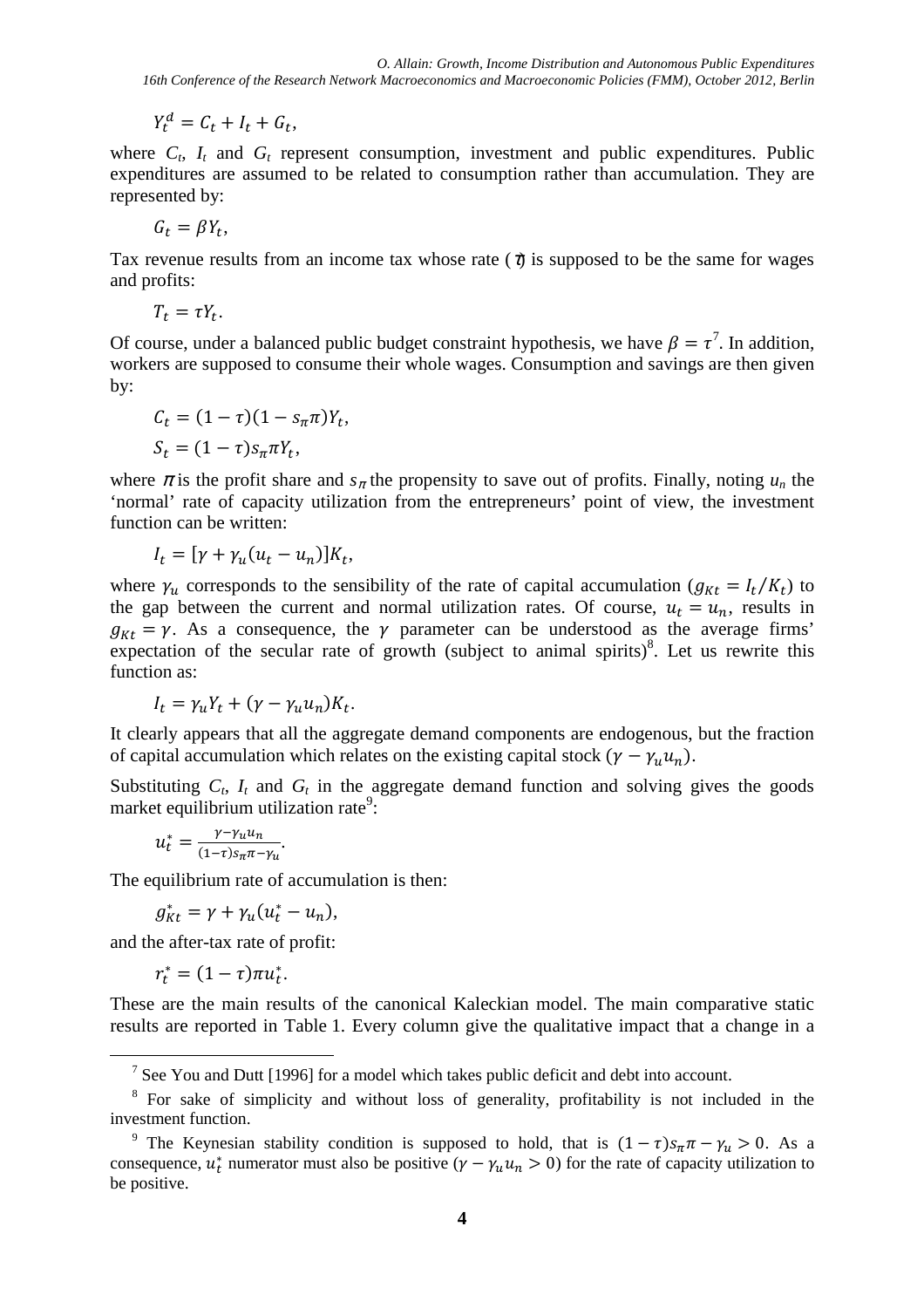given parameter (in columns) has on the short run equilibrium value of the endogenous variables  $u_t^*$ ,  $g_t^*$  and  $r_t^*$  (in rows).

|              |                  | $S_{\pi}$           | π                  |  |
|--------------|------------------|---------------------|--------------------|--|
| $u_t^*$      |                  |                     |                    |  |
|              |                  | (paradox of thrift) | (stagnationism)    |  |
| $g_t^*$      |                  |                     |                    |  |
|              | (animal spirits) |                     | (wage-led growth)  |  |
| $r^*$<br>I + |                  |                     |                    |  |
|              |                  |                     | (paradox of costs) |  |

Table 1. Canonical model impact effects

More optimistic entrepreneurs' expectations (animal spirits) increase both activity and growth. A rise in the capitalists' propensity to save weights consumption down, and then results in a cut in the rate of utilization (paradox of thrift). For its part, a rise in profit share causes a decline of activity and growth (stagnationist regime and wage-led economics growth) because it increases savings and reduces consumption. In addition, the Kaleckian model is such that a rise in  $\pi$  induces a proportionally higher cut in the utilization rate and, consequently, a decrease in the after-tax rate of profit. As a consequence, the rise in  $\pi$  is detrimental to capitalists as it is to workers (paradox of costs). Eventually, in accordance with the Haavelmo theorem, a balanced growth of public expenses has a positive impact on economic activity and growth.

## *2.2. The rate of capacity utilization in the long-run*

As the equilibrium utilization rate  $u_t^*$  only depends on exogenous parameters, there is no guarantee about the equality  $u_t^*$  and  $u_n$ . How could the current rate go back to its normal value? Intuitively, it can be expected that entrepreneurs adjust their expected secular rate of growth ( $\gamma$  becomes  $\gamma_t$ ). Starting from the accumulation function and assuming  $u_t = u_n$ , it comes that:

$$
g_{Kt}{}_{|u_n}=\gamma_t,
$$

so that:

 $\overline{a}$ 

$$
g_{Kt}^* - g_{Kt}{}_{|u_n} = \gamma_u (u_t^* - u_n).
$$

The adjustment function then should be:

$$
\dot{\gamma}_t = \psi \gamma_u (u_t^* - u_n),
$$

with  $\psi > 0$ . But, as it is well known, such behavior makes worse the situation because  $\partial \dot{\gamma}_t / \partial \gamma_t > 0$ : a fall in  $u_t^*$  results in a decrease of  $\gamma_t$  which induces another fall in  $u_t^*$ , *etc*. It is the Harrod knife-edge problem. Literature proposes other mechanisms that are here briefly surveyed, focusing on the long run responses to a rise in the profit share $10$ .

In the early Cambridge models (Robinson [1956, 1962], Kaldor [1955-56, 1957]), the convergence between the current and normal rates of capacity utilization results from a price mechanism: entrepreneurs react to a fall in  $u_t^*$  by decreasing goods prices via a cut in their profit margins. That allows an increase of aggregate demand and the restoration of *un*. In this framework, utilization rate and profit share go hand in hand, as in a profit-led model, albeit income distribution is endogenous in the long run (while it is exogenous in the short run).

<sup>10</sup> See Hein *et al*. [2011].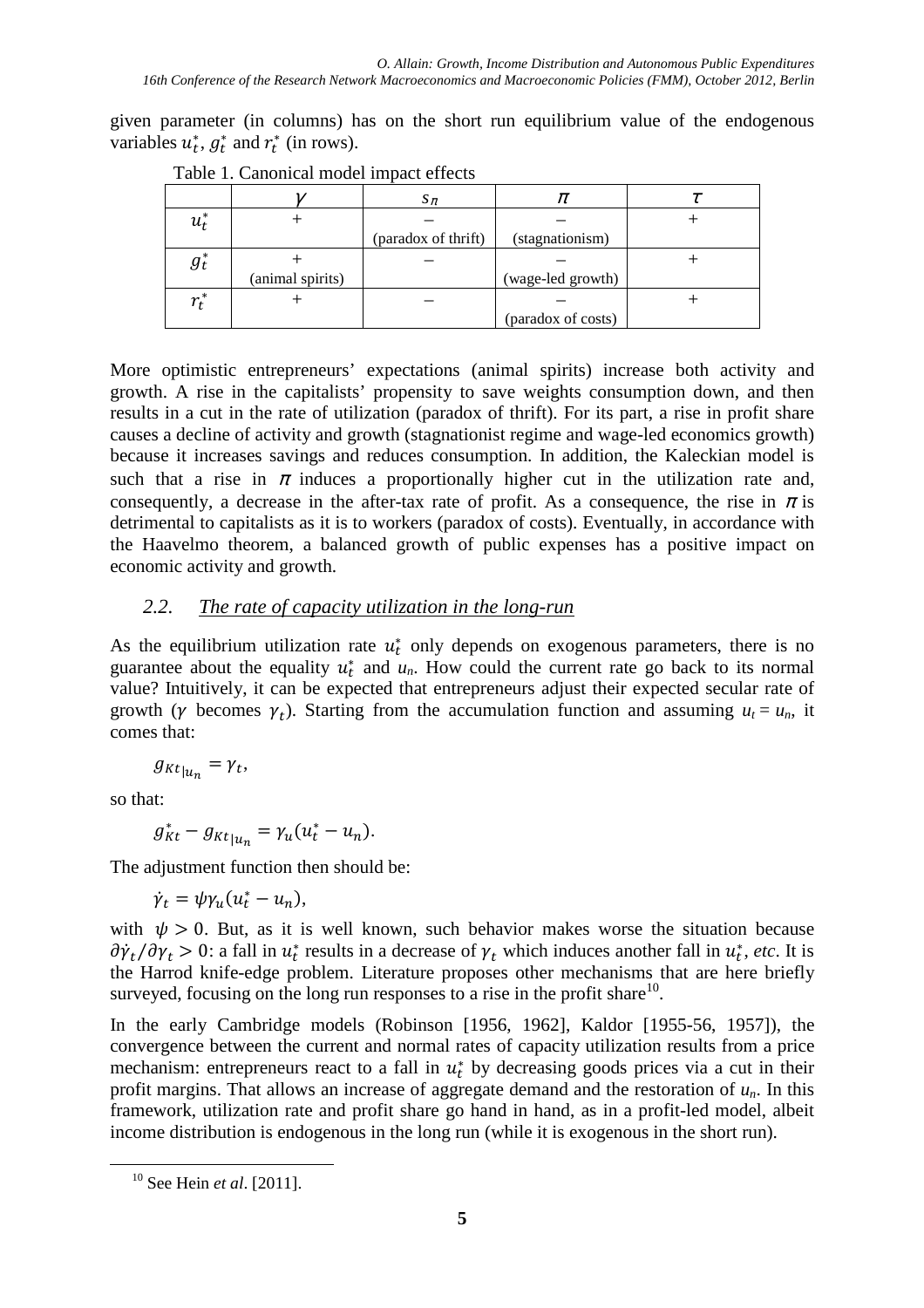Another solution had been proposed by Duménil and Lévy [1999] who introduce the interest rate in the accumulation function and assume central banks have a goal in term of economic activity: monetary authorities react to a fall in  $u_t^*$  by diminishing the interest rate because there is no risk of inflation. This policy boosts investment, there is a rise in aggregate demand and the utilization rate is brought back to its normal value. Eventually, the combination of a higher  $\pi$ ,  $u_t^* = u_n$ , and a lower interest rate transforms the wage-led short run model in a profit-led long run model.

According to Skott [2010, 2012], the model may suffer from locally Harrodian instability. However, the entrepreneurs' behavior is finally supposed to restore stability: the fall in  $u_t^*$ leads to an increase of unemployment. When unemployment is sufficiently high, entrepreneurs start accumulating capital again because they can easily hire workers to work on new equipment (formally, there is a rise in  $\gamma$ ). In the opposite, an increase in  $u_t^*$  makes it difficult for firms to hire workers, then a decline in accumulation (a fall in  $\gamma$ ). This mechanism gives rise to a limit cycle around a steady growth path which rests on labor supply growth.

For its part, Shaikh [2007] makes a distinction between retained earnings and households' savings. He also assumes that the retention ratio of firms (that is the share of retained profits) positively depends on the gap between the current and normal utilization rates. In this framework, a fall in  $u_t^*$  leads to a decrease of the retention ratio, and then to a decline of the global propensity to save. The rise of aggregate demand brought back  $u_t^*$  to its normal value. Eventually, as for Duménil and Lévy, the wage-led short run model becomes a profit-led long run model.

In another article, Shaikh [2009] focuses on the accumulation function where the  $\gamma$  parameter is replaced by the rate of growth of expected demand which is assumed to be perfectly foresight by entrepreneurs (that is with zero-mean errors). Perfect foresights combined with an accumulation process in order to come back to the normal rate of capacity utilization provide a stable adjustment around the Harrod warranted path. As a result, paradoxes of thrift and costs occur in the short run but they reverse in the long run.

At this stage, it is interesting to come back to the Kaleckian authors to precise their position according to the long run rate of capacity utilization<sup>11</sup>. Three main directions have been proposed. The first one is to question either the uniqueness of the normal utilization rate (preferring the idea of a corridor of stability), or the pertinence of long run analysis (preferring medium run or provisional equilibria). A second approach consists in assuming firms have multiple targets the realization of which may be mutually exclusive. As a result, entrepreneurs have to accept a lasting gap between  $u_t^*$  and  $u_n$  (Dallery and van Treeck [2011]). The third direction is to reverse the way of convergence: Lavoie [1996, p. 127] for instance assumes entrepreneurs have an adaptative behavior, setting the normal rate of capacity utilization according to past conventions and recent experience.

In summary, either long run growth is wage-led but the current utilization rate can't converge toward the normal one, or the utilization rate converges toward the normal one but growth must be profit-led<sup>12</sup>. In latter models, some short run outcomes (growth is wage-led) are reversed in the long run (growth becomes profit-led); and what appears to be a good policy (wages expansion) turn out to be a bad one.

<sup>11</sup> See Hein *et al*. [2012].

 $12$  The only exception is Skott [2010, 2012] whose model exhibits a cycle around a steady growth path.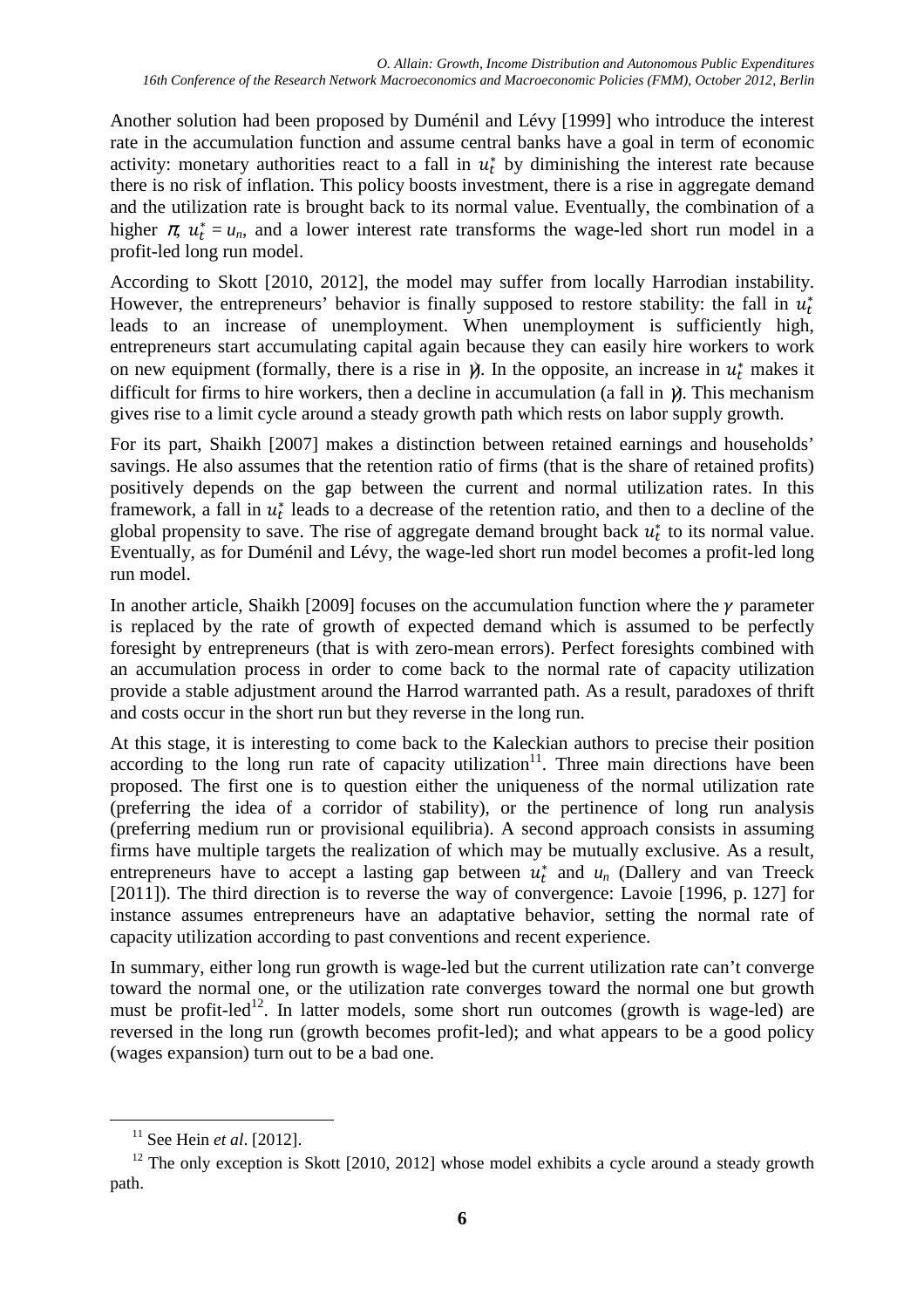## **3. The introduction of autonomous public expenditures**

The introduction of autonomous public expenditures makes it necessary to distinguish between three equilibria. *Short run* corresponds to the goods market equilibrium. But the share of public expenditures in aggregate demand (or in capital stock) is not necessarily stable in the short run; it will be shown that this share converges toward a position of rest which we call the *medium run* equilibrium. However, the current and normal rates of capacity utilization may differ at this stage. We then analyze the impact of entrepreneurs' behavior adjusting their accumulation rate in order to fill the gap between the two utilization rates. We have shown in the previous section that such a behavior leads to instability (the Harrod knife-edge problem). We will show here that, depending on the parameters, this behavior can induce the convergence toward the normal rate of capacity utilization; that is our *long run* equilibrium. These three equilibria are analyzed in three distinct sub-sections. A fourth sub-section is devoted to a comparison between our analysis with the Sraffian supermultiplier.

#### *3.1. The short run equilibrium*

In the previous section, public expenditures were assumed to be completely endogenous which a strong hypothesis is. Indeed, these expenditures can be expected to be partly autonomous. But the mix of autonomous and endogenous components raises formal difficulties about deficit and debt issues. We consequently assume completely autonomous public expenditures, growing at an exogenous rate  $\alpha$ , that is:

$$
G_t = G_0 e^{\alpha t}.
$$

Tax revenue is specified as before, but now the tax rate must be endogenous in order to balance the public budget:

$$
\tau_t = \frac{\lambda_{Gt}}{u_t},
$$
  
where 
$$
\lambda_{Gt} = \frac{G_0 e^{\alpha t}}{K_t}
$$

Taking these amendments into account, savings and accumulation respectively become:

$$
g^{s} = \frac{S_{t}}{\kappa_{t}} = (u_{t} - \lambda_{Gt})s_{\pi}\pi,
$$
  

$$
g^{i} = \frac{l_{t}}{\kappa_{t}} = \gamma + \gamma_{u}(u_{t} - u_{n}),
$$

.

where the after-tax rate of profit is now  $r_t = (u_t - \lambda_{gt})\pi$ . Let us emphasize that the average firms' expected secular rate of growth  $(\gamma)$  may differ from the rate of growth of public expenditures ( $\alpha$ ). The *short run* goods market equilibrium is then given by<sup>13</sup>:

$$
u_t^* = \Phi(\gamma - \gamma_u u_n + s_\pi \pi \lambda_{\text{G}t}),
$$

where  $\Phi = (s_{\pi} \pi - \gamma_u)^{-1}$  is the Keynesian multiplier. We also have:

$$
g_{Kt}^* = \gamma + \gamma_u (u_t^* - u_n).
$$

<sup>&</sup>lt;sup>13</sup> The Keynesian stability condition is still supposed to hold, that is  $s_n \pi - \gamma_u > 0$ . As a consequence, the numerator must also be positive  $(\gamma - \gamma_u u_n + s_n \pi \lambda_{\text{G}_t} > 0)$  for the rate of capacity utilization to be positive. Note that this constraint is less restrictive than in the previous formulation because the expression  $\gamma - \gamma_u u_n$  can now be negative.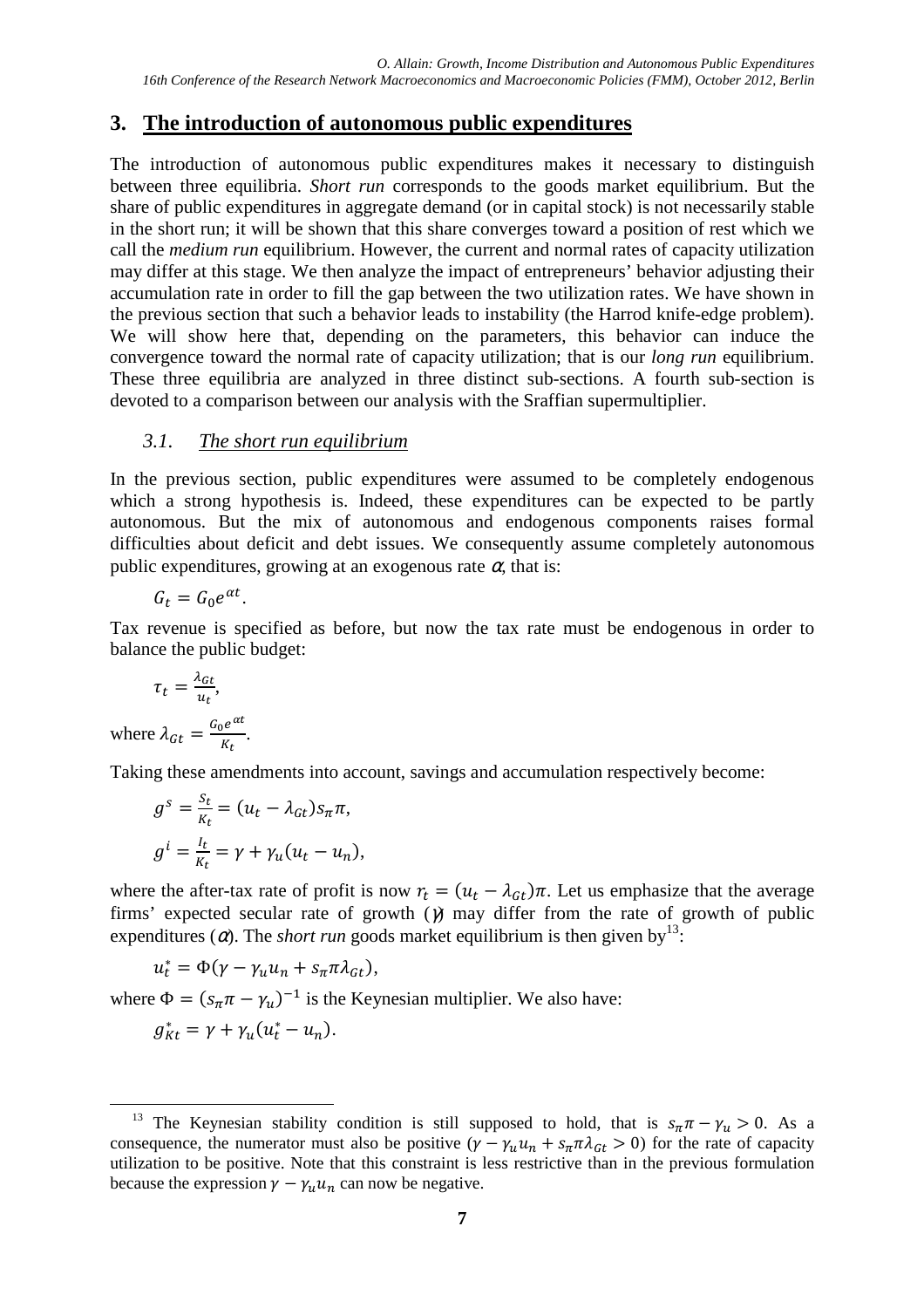The comparative static results are reported in Table 2. Note that the sign of the derivatives with regard to  $s_{\pi}$  and  $\pi$  is that of  $\lambda_{Gt} - u_t^{*}}$ . We suppose here that  $\lambda_{Gt} - u_t^{*} < 0$ , which is consistent with the results of the following sub-section. In summary, the short run equilibrium presents the same results than the canonical Kaleckian model.

|  | Assuming $\lambda_{Gt} - u_t^* < 0$ |  |  |
|--|-------------------------------------|--|--|

Table 2. Short run impact effects

#### *3.2. The medium run equilibrium*

The crucial point of the model is that the short run equilibrium  $(u_t^*)$  is not only composed by exogenous parameters. It now includes the variable  $\lambda_{\text{G}_t}$  which varies as soon as the accumulation rate differs from the rate of growth of public expenditures  $(\alpha)$ . It is then necessary to make a distinction between  $u_t^*$  which only relates to the goods market equilibrium and  $u_t^{**}$  which also relates to a position of rest ( $\lambda_{Gt} = 0$ ) where<sup>15</sup>:

$$
\dot{\lambda}_{Gt} = \lambda_{Gt} (\alpha - g_{Kt}^*).
$$

The *medium run* equilibrium  $(u_t^{**}, \lambda_{gt}^{**})$  is then the solution of the system:

$$
\begin{cases} u_t^* = \Phi(\gamma - \gamma_u u_n + s_\pi \pi \lambda_{Gt}) \\ \lambda_{Gt}(\alpha - g_{kt}^*) = 0 \end{cases}
$$

The second equation has two solutions, one of which being  $\lambda_{\alpha t}^{\sim} = 0$  inducing  $u_t^{\sim} =$  $\Phi(\gamma - \gamma_u u_n)$ . This solution brings back the analysis to the canonical Kaleckian model which has here little interest.

On the other hand, solving the system for a positive  $\lambda_{\text{G}t}$  results in:

$$
u_t^{**} = \frac{\alpha - \gamma}{\gamma_u} + u_n,
$$

and:

 $\overline{a}$ 

$$
\lambda_{Gt}^{**}=u_t^{**}-\frac{\alpha}{s_{\pi}\pi}.
$$

The signs of  $\lambda_{\text{G}t}^{**}$  and  $u_t^{**}$  being a matter of parameters, we thereafter assume that the equilibrium has significant positive values from an economic point of view. In addition, the resulting accumulation, tax and after-tax profit rates are given by:

$$
g_{Kt}^{**} = \alpha,
$$
  
\n
$$
\tau_t^{**} = 1 - \frac{\alpha}{s_{\pi} \pi u_t^{**}},
$$
  
\n
$$
r_t^{**} = \frac{\alpha}{s_{\pi}}.
$$

<sup>14</sup> Actually,  $du_t^*/ds_\pi = (\lambda_{Gt} - u_t^*)\pi/(s_\pi \pi - \gamma_u)$  and  $du_t^*/d\pi = (\lambda_{Gt} - u_t^*)s_\pi/(s_\pi \pi - \gamma_u)$ .

 $15$  Let us remind that the rate of capacity utilization is assumed to adjust instantaneously at every period in order to preserve the goods market equilibrium.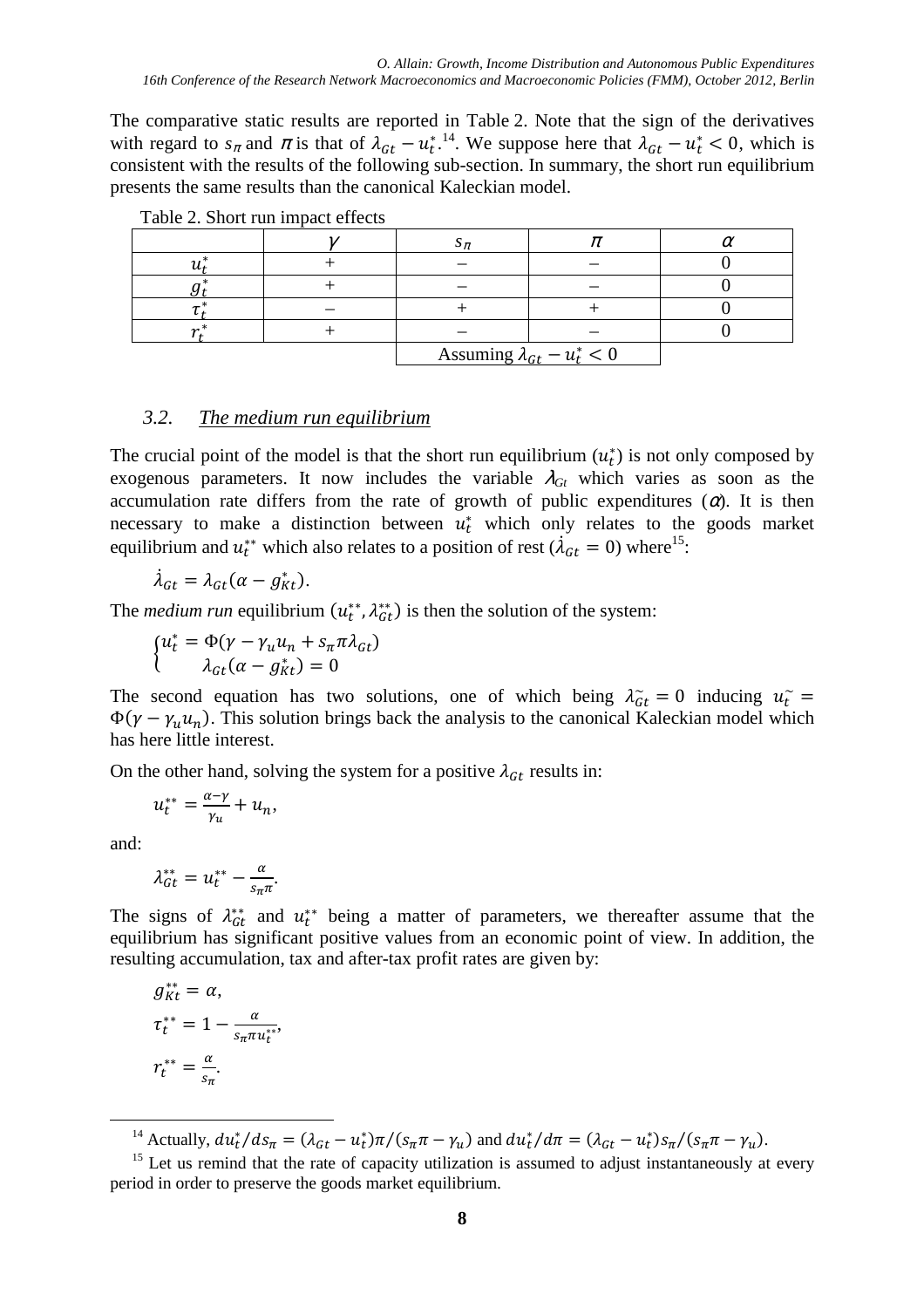The stability conditions depend on the first and second derivatives of the public expenditures' share:

$$
\frac{d\lambda_{Gt}}{d\lambda_{Gt}} = \alpha - \Phi s_{\pi} \pi (\gamma - \gamma_u u_n) - 2\Phi \gamma_u s_{\pi} \pi \lambda_{Gt},
$$

$$
\frac{d^2 \lambda_{Gt}}{d\lambda_{Gt}^2} = -2\Phi \gamma_u s_{\pi} \pi < 0.
$$

The second derivative being negative, the function  $\lambda_{G_t}(\lambda_{G_t})$  is an inverted u-shaped relationship with two roots ( $\lambda_{Gt}^* = 0$  and  $\lambda_{Gt}^{**}$ ). The condition for  $\lambda_{Gt}^{**}$  to be both positive and stable is that the first derivative is positive for  $\lambda_{Gt} = 0$ :

$$
\frac{\partial \lambda_{Gt}}{\partial \lambda_{Gt}}\Big|_{\lambda_{Gt}=0} = \alpha - \Phi s_{\pi} \pi (\gamma - \gamma_u u_n).
$$

Assuming this condition holds<sup>16</sup>, economics monotonically converges toward its stable long run equilibrium  $(u_t^{**}, \lambda_{Gt}^{**})$ . An important property of the model is that  $\lambda_{Gt}^{**} < u_t^{**}$ , which confirms the short run outcomes in Table 2.

The comparative static results in Table 3 deserve attention because some of them seem at odds with Kaleckian results. Actually, they are not. We will argue that they might be a faithful extension to the short run Kaleckian model.

|                 | $\mathbf{A}$ |  |  |
|-----------------|--------------|--|--|
| $x *$           |              |  |  |
| . **            |              |  |  |
| **              |              |  |  |
| $**$            |              |  |  |
| $\mathbf{a}$ ** |              |  |  |

Table 3. Medium run impact effects

The next figures help to explain the underlying mechanisms. The goods market equilibria correspond to the intersections between the two straight lines representing capital accumulation  $(g^i)$  and savings  $(g^s)$ . The initial short run equilibrium  $(E_0)$  is assumed to be a position of rest ( $g_{Kt} = \alpha$ ). Let us suppose an increase in the profit share ( $\pi$ ). This change will have distinct effects in short and medium run.

In the short run (Figure 1), the rise in  $\pi$  leads to a counterclockwise rotation and a downward shift of the intercept of  $g^s$ . The equilibrium moves to  $E_1$ . As in the canonical model there is a decrease of *u* and *gK*.

<sup>&</sup>lt;sup>16</sup> It is not a too restrictive assumption since  $\gamma$  can be negative.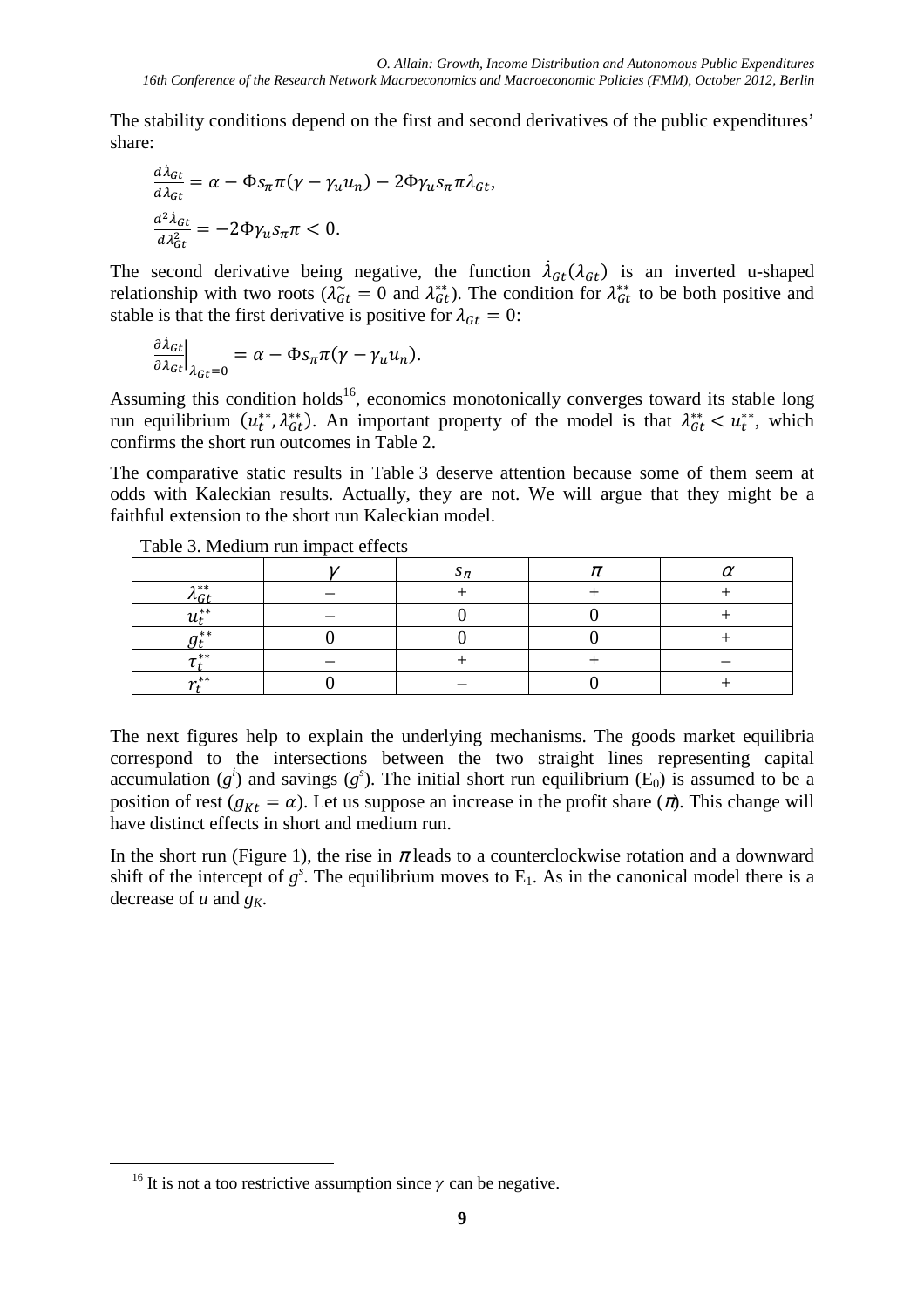

But this solution is not stable because  $g_{K1} < \alpha$ . There is then a rise in the public expenditures share  $(\lambda_G)$  which supports aggregate demand and reduces savings. More precisely, a portion of profits which was intended for capitalists' saving is now redirected toward public expenditures via the increase of the endogenous tax rate:  $g^s$  shifts downward on Figure 2, until the economy finds once again a position of rest in  $E_0$ .





Eventually, the main result is that the negative effects on capacity utilization and economic growth vanish in the medium run. Does it mean that the rise in the profit share has no impact in the medium run? Actually, the answer is no. Let us look at Figure 3 to be convinced. The normal straight line represents the temporal evolution of output assuming there is no shock on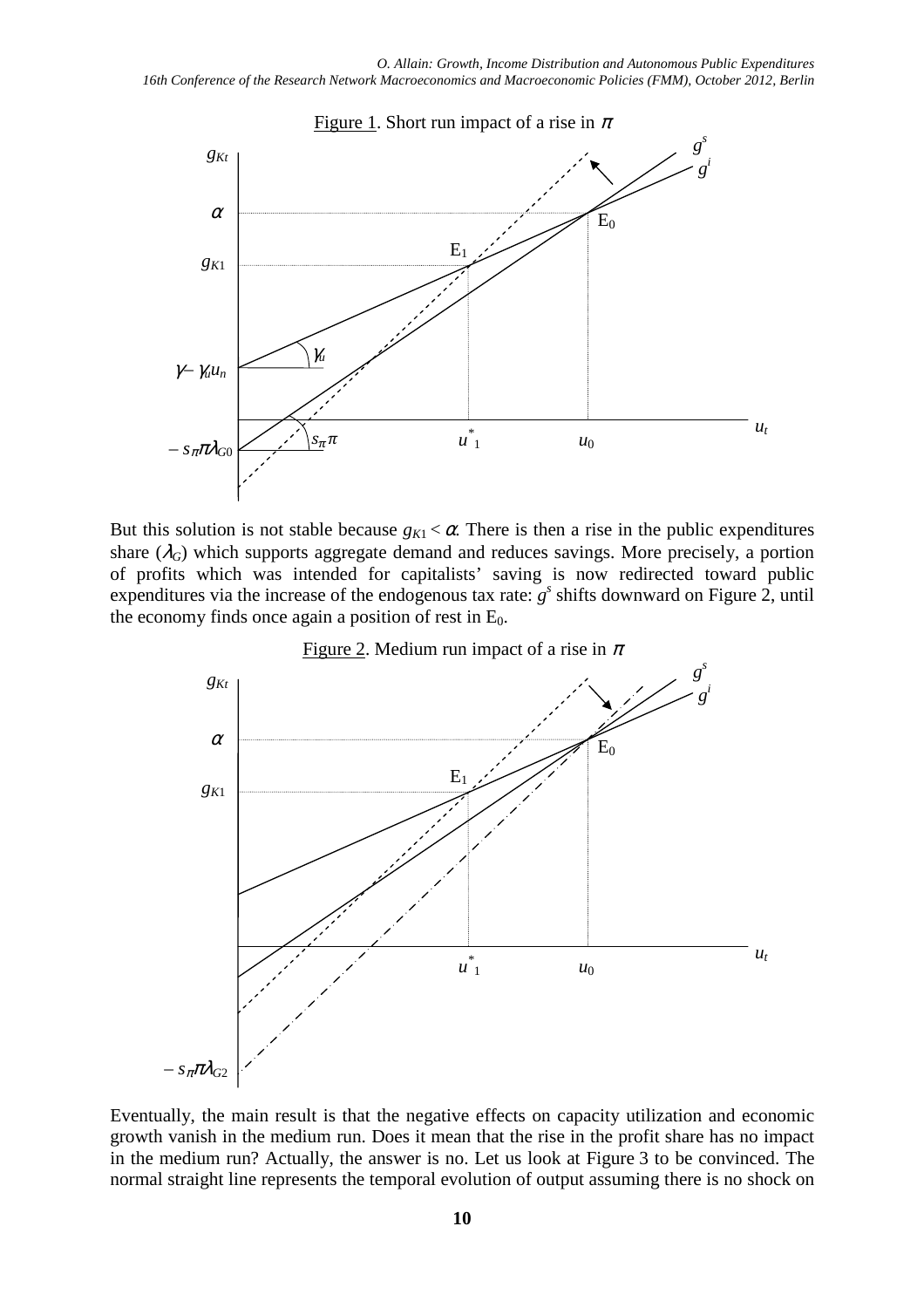$\pi$ . The bold straight line represents the evolution of capital stock assuming an increase in  $\pi$  at time  $t_0$ . In the medium run, the economic growth rate is brought back to  $\alpha$ . But this rate is temporary lower than  $\alpha$ . The output level thus remains permanently lower than it would have been with an unchanging profit share. In this sense, the medium run analysis doesn't contradict the short run one. The model is thus consistent with other Kaleckian models for which, in addition, the growth rate is durably affected (dashed line). On the opposite, the profit-led model (mixed line) leads to positive medium run effects on the output level despite temporary short run negative effects.





Of course, the rise in the profit share causes an increase in the before-tax rate of profit  $(\pi u_t^*)$ . But it is entirely offset by the rise in tax rate (resulting from the increase in  $\lambda_G$ ), therefore an after-tax rate of profit which is brought back to its initial value.

Finally, public expenditures play a role of 'growth automatic stabilizer' although there is no public deficit (whereas automatic stabilizers usually rest on public deficit variations depending on tax income being more endogenous than expenditures). Stabilization here comes from tax rate adjustments which makes it possible to transfer some income from capitalists' saving to public expenditures, or conversely. Moreover, stabilization doesn't apply to the production level which is permanently affected by exogenous shocks; stabilization only applies to the rate of capital accumulation which is brought back toward  $\alpha$  in the long run. Note that a higher  $\alpha$  has a positive impact on every endogenous variable, even on the profit rate thanks to public expenditures supporting activity.

## *3.3. The long run equilibrium*

In the medium run, the rate of capacity utilization  $u_t^*$  may differ from the normal rate  $u_n$ . The last step consists in introducing the above 'Harrodian mechanism' assuming firms adjust their accumulation rate (via  $\gamma_t$ ) depending on the gap between the current and normal utilization rates (see above):

$$
\dot{\gamma_t} = \psi \gamma_u (u_t^* - u_n).
$$

The *long run* equilibrium is therefore the solution of the system: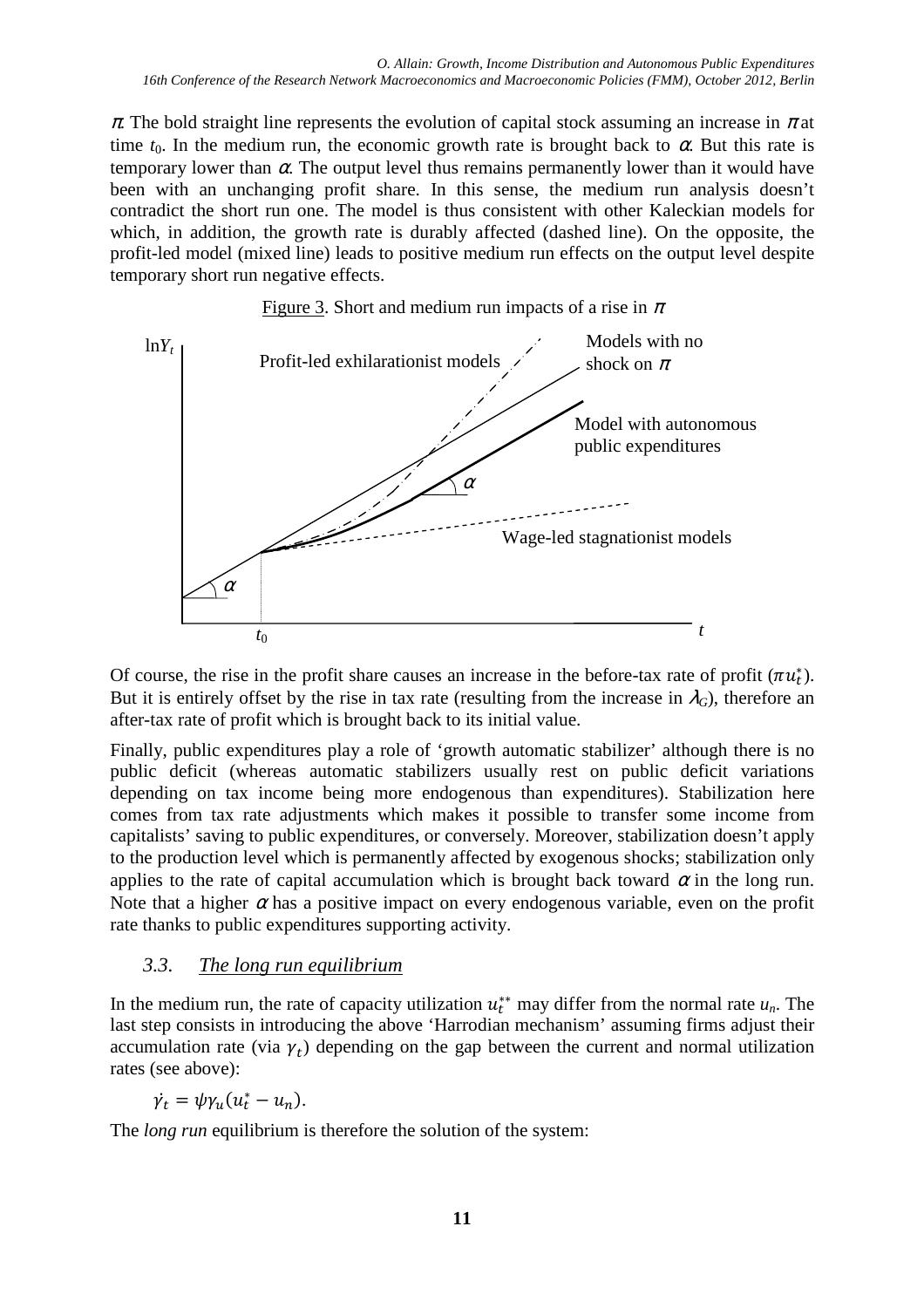$$
\begin{cases} u_t^{**} = \frac{\alpha - \gamma_t}{\gamma_u} + u_n \\ \lambda_{Gt}^{**} = u_t^{**} - \frac{\alpha}{s_{\pi}\pi} \\ u_t^{**} = u_n \end{cases}
$$

It results that:

$$
u_t^{***} = u_n,
$$
  
\n
$$
\gamma_t^{***} = \alpha,
$$
  
\n
$$
\gamma_t^{***} = 1 - \frac{\alpha}{s_n \pi u_n}
$$
  
\n
$$
u_t^{**} = u_n - \frac{\alpha}{s_n \pi n},
$$
  
\n
$$
u_t^{**} = u_n - \frac{\alpha}{s_n \pi n},
$$
  
\n
$$
u_t^{**} = \alpha,
$$
  
\n
$$
u_t^{**} = \alpha,
$$
  
\n
$$
u_t^{**} = \alpha,
$$
  
\n
$$
u_t^{**} = \alpha,
$$
  
\n
$$
u_t^{**} = \alpha,
$$

The local stability conditions of this equilibrium depend on dynamics of both  $\gamma_t$  and  $\lambda_{G_t}$ . The former is based on the two partial derivatives:

$$
\frac{\partial \gamma_t}{\partial \lambda_{Gt}} = \psi \Phi \gamma_u s_{\pi} \pi,
$$
  

$$
\frac{\partial \gamma_t}{\partial \gamma_t} = \psi \Phi \gamma_u.
$$

In the same way (but after linearization), the  $\lambda_{G_t}$  dynamics is given by:

$$
\frac{d\lambda_{Gt}}{d\lambda_{Gt}} = -\gamma_u \Phi(s_{\pi} \pi u_n - \alpha),
$$

$$
\frac{\partial \lambda_{Gt}}{\partial \gamma_t} = -\Phi(s_{\pi} \pi u_n - \alpha).
$$

The stability can be analyzed by means of the Jacobian matrix which is:

$$
\begin{pmatrix}\n\psi \Phi \gamma_u & \psi \Phi \gamma_u s_\pi \pi \\
-\Phi (s_\pi \pi u_n - \alpha) & -\gamma_u \Phi (s_\pi \pi u_n - \alpha)\n\end{pmatrix}
$$

For the equilibrium to be stable, the matrix determinant must be positive whereas the trace must be negative. The determinant is:

 $DEF = \psi \Phi \gamma_u (s_\pi \pi u_n - \alpha).$ 

The sign of *DET* depends on the sign of the term in parentheses which is of course a matter of parameters. It can be positive as well as negative under reasonable economic assumptions. A negative determinant indicates a *saddle point*. We thereafter assume that *DET* > 0. Let us also underline that *DET* sign doesn't depends on the value of  $\psi$ .

The trace is given by:

$$
TR = -\gamma_u \Phi(s_\pi \pi u_n - \alpha - \psi).
$$

It can be deduced that:

$$
TR < 0 \Leftrightarrow \psi^{\sim} < s_{\pi} \pi u_n - \alpha
$$

In summary, assuming a positive determinant, the necessary condition for the system to converge toward its long run solution is that  $\psi < \psi$ . In addition, the system trajectory depends on the discriminant of its eigenvalues, that is:

$$
\Delta = TR^2 - 4. DET.
$$

It can be shown that:

$$
\Delta = 0 \Leftrightarrow \psi^2 - 2(1+\rho)\Omega\psi + \Omega^2 = 0
$$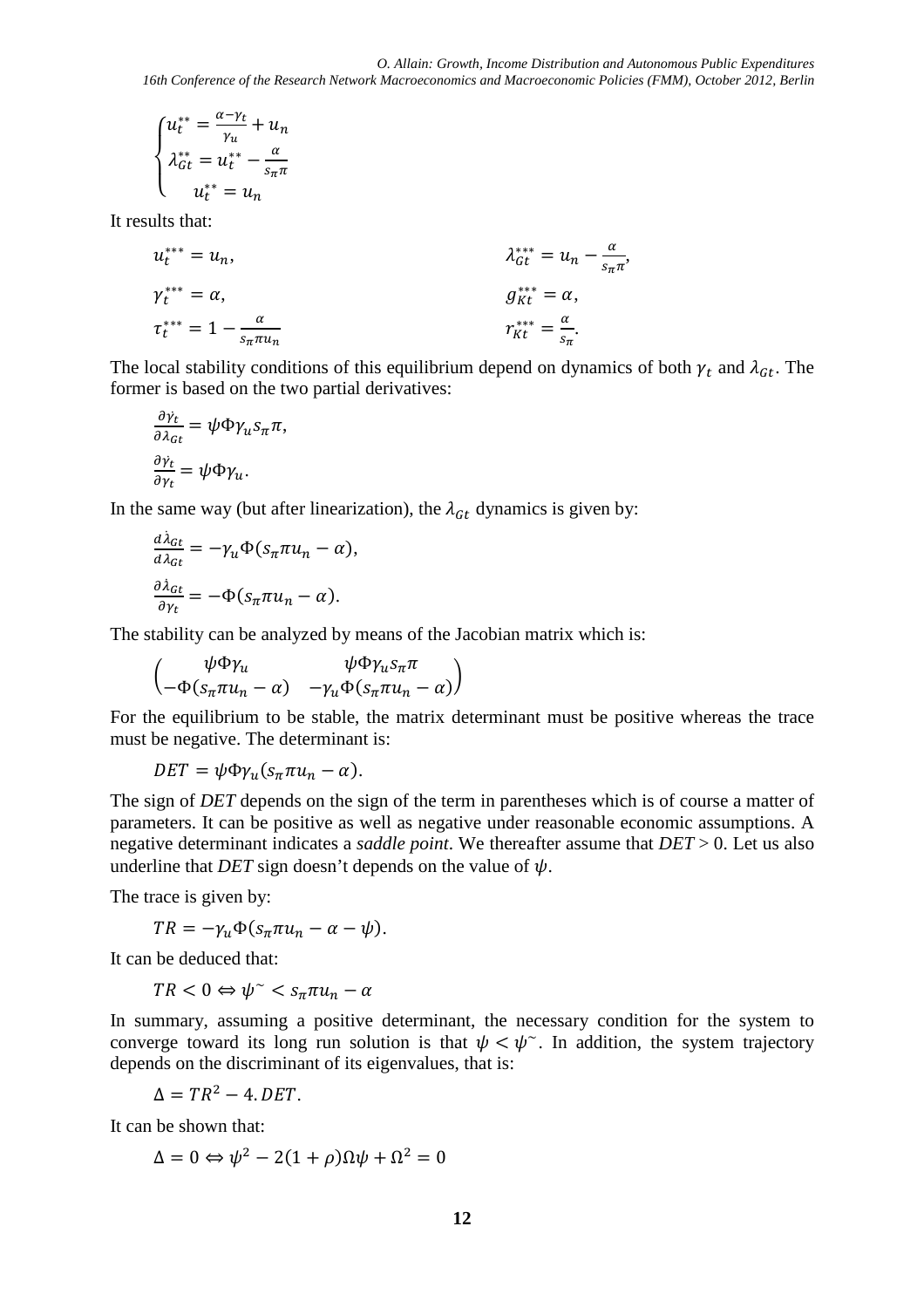where  $\Omega = s_{\pi} \pi u_n - \alpha$  and  $\rho = \frac{2}{\Phi v}$  $\frac{2}{\Phi y_u}$ . The roots of this quadratic function rest on the value of the  $\psi$  parameter:

$$
\psi_1 = \Omega \left[ (1+\rho) - \sqrt{\rho(2+\rho)} \right],
$$
  

$$
\psi_2 = \Omega \left[ (1+\rho) + \sqrt{\rho(2+\rho)} \right].
$$

 $\overline{a}$ 

The terms in brackets being respectively lower and higher than unity, it comes that  $\psi_1$  <  $\psi^{\sim} < \psi_{2}$ . Assuming *DET* > 0, the results can then be summarized as follows (see the phase diagram<sup> $17$ </sup> in Figure 4):

- a.  $\psi < \psi_1 \Rightarrow \Delta > 0$  and  $TR < 0$ :  $\lambda_{G_t}$  and  $\gamma_t$  converge monotonically toward their long run equilibrium (*stable node*).
- b.  $\psi_1 < \psi < \psi^* \Rightarrow TR$ ,  $\Delta < 0$ :  $\lambda_{gt}$  and  $\gamma_t$  converge via damped oscillations (*stable focus*).
- c.  $\psi = \psi^* \Rightarrow TR = 0$  and  $\Delta < 0$ : oscillations are undamped (equilibrium is *centre*).
- d.  $\psi^{\sim} < \psi < \psi_2 \Rightarrow TR > 0$  and  $\Delta < 0$ : the system diverges since  $\lambda_{Gt}$  and  $\gamma_t$  oscillations are unstable (*unstable focus*).
- e.  $\psi_2 < \psi \Rightarrow TR$ ,  $\Delta > 0$ :  $\lambda_{Gt}$  and  $\gamma_t$  monotonically diverges (*unstable node*).

In sum, it is not possible to formulate a univocal conclusion. The best we can say is that there is some room for the system to converge toward its long run equilibrium. For this to happen, the  $\psi$  parameter has to be small but positive. In fact, a positive  $\psi$  is a necessary condition in order to solve the Harrod knife-edge problem while this condition generates instability in the existing literature.



<sup>&</sup>lt;sup>17</sup> Line (1) represents  $\dot{\gamma} = 0 \Leftrightarrow \gamma_t = s_{\pi} \pi (u_n - \lambda_{gt})$  whereas line (2) represents  $\dot{\lambda}_{gt} = 0 \Leftrightarrow \gamma_t =$  $\alpha$  $\frac{a}{\Phi s_{\pi \pi}} + \gamma_u u_n - \gamma_u \lambda_{Gt}$ . It can be shown that the slope in absolute value is higher for (1) than for (2), and conversely for the intercepts.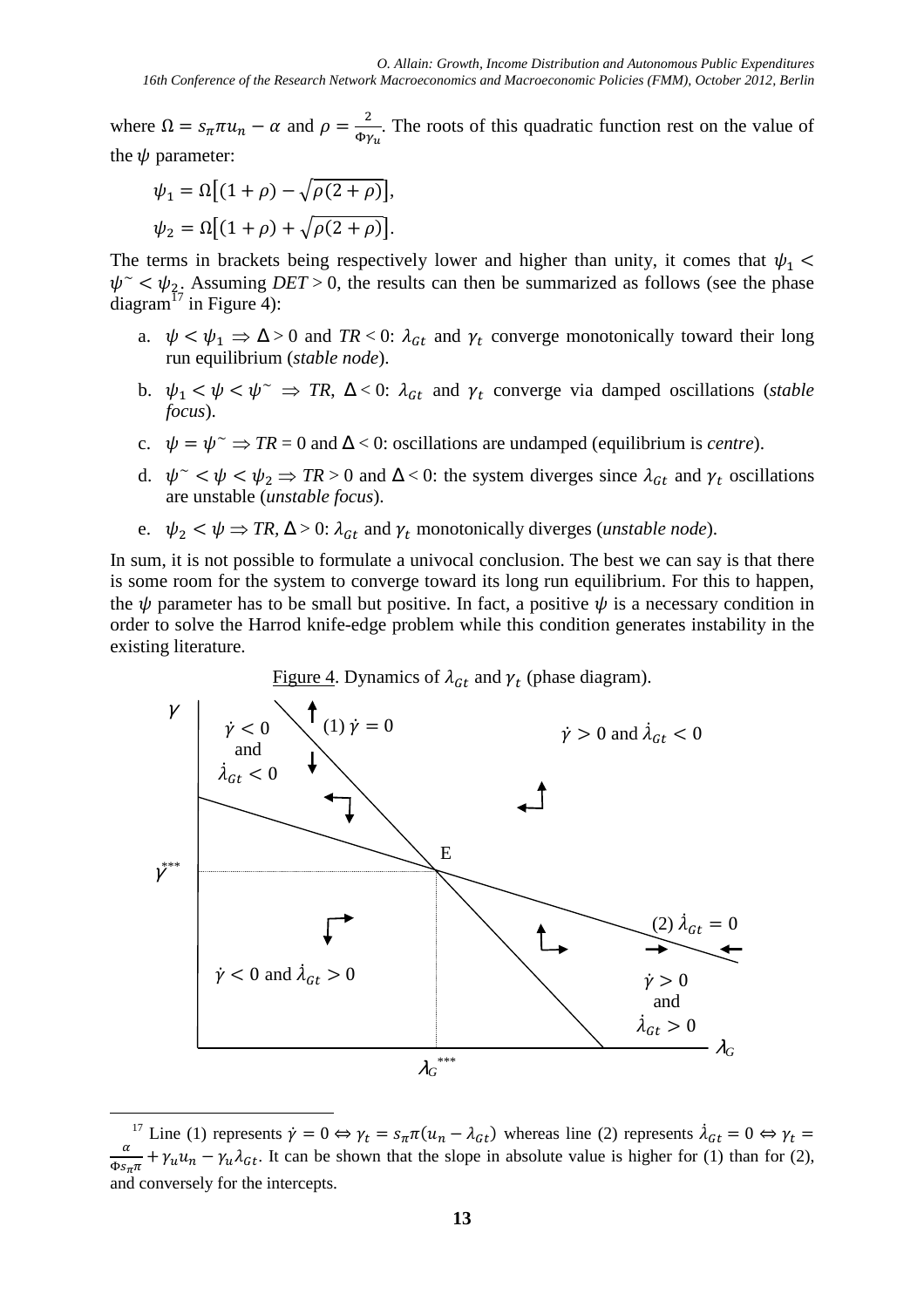In the previous section, it has been shown that a rise in  $\pi$  leads to a permanent cut in both capital stock and output. Configuration (a) leads to the same outcomes. The rise in  $\pi$  causes a decrease in both  $u_t^*$  and  $g_{kt}^*$ . As  $u_t^* < u_n$ , entrepreneurs react in reducing  $\gamma_t$ . That induces another decrease in  $g_{Kt}^*$  which slows down the equilibrium restoration (compared with the previous section) resulting from the increase in  $\lambda_{\text{G}t}$ . The convergence being monotonically, capital stock and output are permanently lower than they should have been without an initial change in  $\pi$ . If the equilibrium is a center (configuration c), the accumulation rate  $g_{Kt}^{***}$  is also a center. Its decreases are offset by its increases, and conversely. Intuitively, both capital stock and output should oscillate around their initial path. As a consequence, the intermediary configuration (b) should show the same permanent cuts in capital stock and output than in configuration (a): the decreases in  $g_{Kt}^*$  being not totally offset by its increases, capital stock and output stabilize on a lower path than the initial one.

Eventually, assuming stable long run equilibrium, the comparative static results are presented in Table 4.

| $\checkmark$     |           |   |
|------------------|-----------|---|
|                  | $s_{\pi}$ | r |
| $2^{***}$        |           |   |
| $7***$           |           |   |
| $***$            |           |   |
| $\mathbf{a}$ *** |           |   |
| $+***$           |           |   |
| $\mathbf{v}$ *** |           |   |

Table 4. Long run impact effects

In this framework, a change in saving or investment behaviors has no effect on the long run utilization and accumulation rates. As for the medium run, an increase in  $\pi$  (or in  $s_{\pi}$ ) leads to a rise in the  $\lambda_G$ : more savings in the economy means a heighten share for public expenditures. In addition, a rise in the rate of growth of public expenditures still induces greater accumulation and profit rates. Interestingly, because of its multiplier effect on consumption and investment, the higher  $\alpha$  reduces the share of public expenditures in aggregate demand.

## **4. A comparison with Serrano's Sraffian supermultiplier**

It is worth noting that the present model is close to Serrano's Sraffian supermultiplier (Serrano [1995a, 1995b]). This supermultiplier also rests on the introduction of a non capacity generating autonomous demand component in a Keynesian framework. In Serrano's model, this component isn't public expenditures but the lump of capitalists' consumption and the non capacity generating part of investment<sup>18</sup>. Its two main features are similar to those of the above long run equilibrium: *(1)* the actual rate of capacity utilization is equal to the normal (or planned) one  $(u_n)$ , and  $(2)$  the rate of growth of capacity and output is equal to that of the autonomous component  $(\alpha)$ . As a result, a decrease of the marginal propensity to save (which can result from a cut in the profit share) "will have a positive long-run level (on capacity

 $\overline{a}$  $18$  In Serrano's model, the autonomous component is wholly financed out of capital which is wellfounded when the autonomous component relates to capitalists expenses. But according Serrano [1995a, f.n.1], government expenditures or total exports could as well be taken into account. It seems however that such kind of developments necessitates some amendments in the model since government expenditures as well as exports are partly financed out of wages.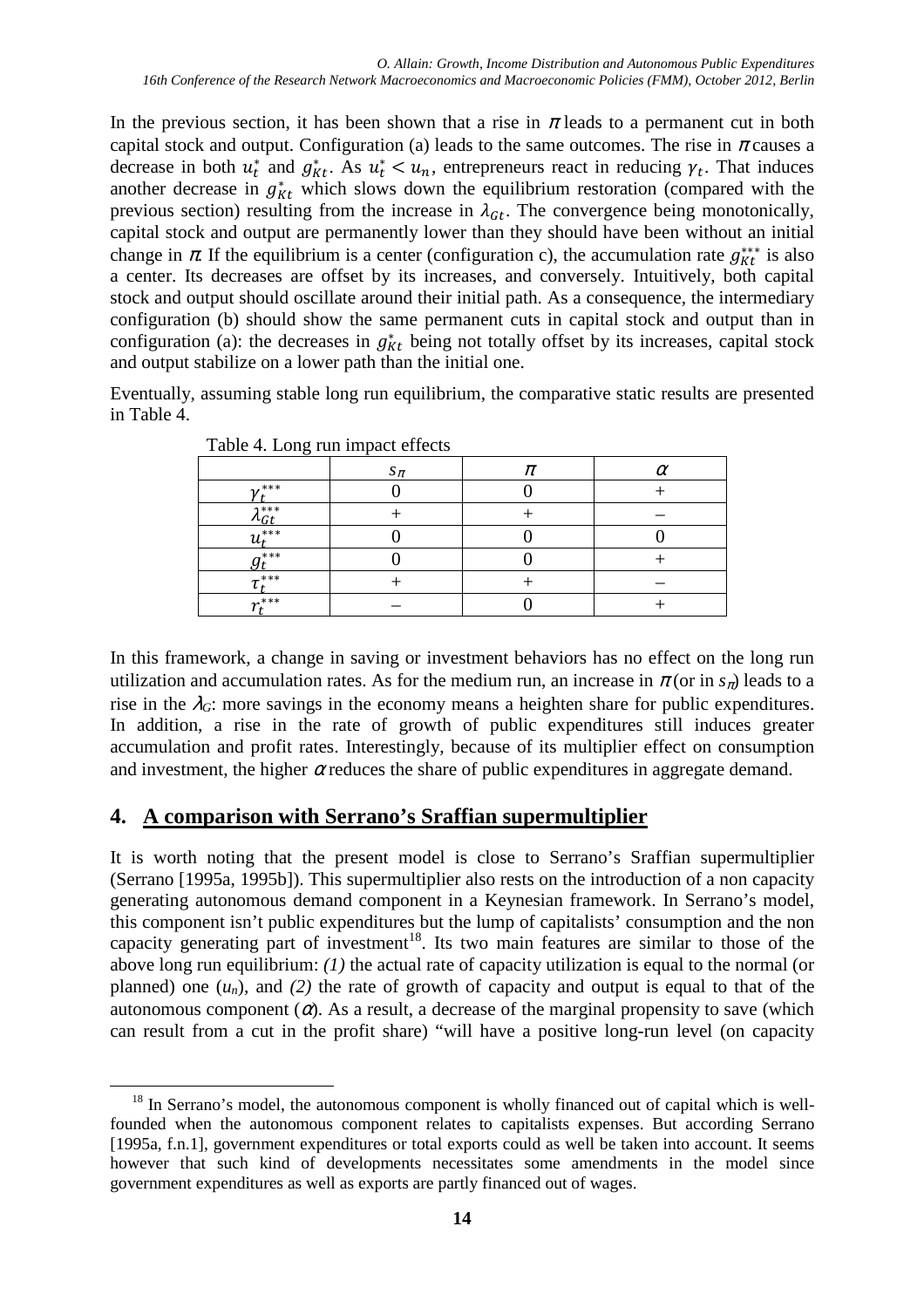output), but will have no effect on the sustainable secular rate of growth of capacity" (Serrano [1995b]).

A core point of Serrano is his enlighten analysis of the saving function properties:

$$
g^s = (u_t - \lambda_{Gt})s_{\pi}\pi,
$$

where the marginal propensity to save  $(s_{\pi}\pi)$  is exogenously given. According to Serrano, if the autonomous demand component is omitted  $(\lambda_{G_t} = 0)$ , any change in the rate of accumulation implies a change in the utilization rate. On the other hand, with the autonomous demand component, the adjustment could take place through  $\lambda_{G_t}$  rather than  $u_t$ . It is then formally possible to combine saving adjustment with a rate of capacity utilization which remains at its normal level. But of course, what is possible is not necessarily what happens.

Actually, in order for the utilization rate to remain at its normal level, Serrano has to assume that "firms as a whole correctly foresee the evolution of effective demand" (Serrano [1995b]), that is to say that the expected secular rate of growth  $(y)$  must be (on the whole and on average) equal to the rate of growth of the autonomous component  $(\alpha)$ . On the contrary, "if expectations do happen to have a systematic bias in any direction then the actual path of the economy in the long run will move systematically away from the path formed by the corresponding sequence of long-period positions, causing the average actual degree of utilization to deviate persistently from the planned degree" (Serrano [1995a, p. 87]).

Hence the question: which solution prevails? According to Serrano, it is the first one. But the author doesn't propose any formal demonstration. He only refers to "the stylized fact that (…) there seems to be, on average, a remarkable balance between the long-run trends of productive capacity and aggregate demand" (Serrano [1995a, p. 68]). In other words, what should have been a result is actually an *ad hoc* assumption: Serrano assumes the long run equality between the current and normal rates of capacity utilization, which leads him to give priority to the conclusion that "firms as a whole correctly foresee the evolution of effective demand".

Furthermore, let us note that only a part of Serrano's assertions are right. Indeed, the medium run equilibrium analyzed above where:

$$
u_t^{**} = \frac{\alpha - \gamma}{\gamma_u} + u_n, \text{ and}
$$
  

$$
g_{Kt}^{**} = \alpha,
$$

 $\overline{a}$ 

confirms that systematic bias in firms' expectations ( $\nu \neq \alpha$ ) prevents the actual utilization rate to converge toward the normal one. But these bias don't prevent the rate of accumulation to converge toward  $\alpha$ .

Eventually and more fundamentally, Serrano's supermultiplier model doesn't pay attention enough to the model dynamics. Hence the intensive debate between Sraffian economists<sup>19</sup>. Focusing on dynamics allows to agree whith Trezzini [1998, p. 66] when he concludes, against Serrano, that "the determining role played by aggregate demand in the accumulation process will generally manifest itself in the variability of the average utilization of productive capacity and is therefore, even in the long run, incompatible with the assumption of normal utilization". That is the outcome of the short and medium run equilibria of the present paper.

However Serrano's outcomes are consistent with those of our long run equilibrium, but Serrano must adopt the restrictive hypothesis that "firms as a whole correctly foresee the

<sup>&</sup>lt;sup>19</sup> See for instance De-Juan [2005], Palumbo and Trezzini [2001], Park [2000], Trezzini [1995, 1998] or White [2006].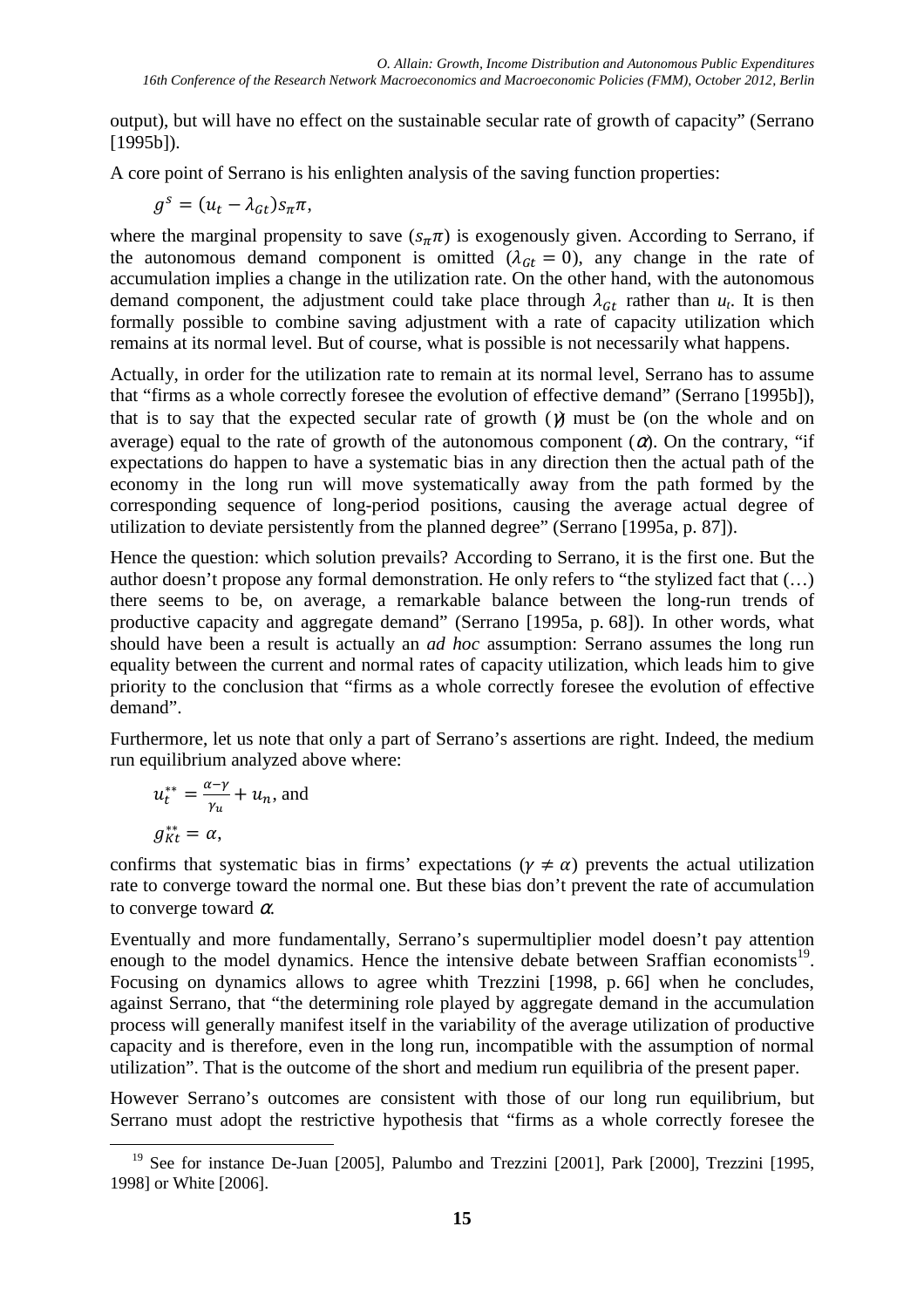evolution of effective demand" (Serrano [1995b]). Our hypothesis is less restrictive since the expected secular rate of growth  $(\gamma)$  can differ from the rate of growth of the autonomous component  $(\alpha)$ . The model dynamics shows how the divergence between the actual and normal rates of capacity utilization lead entrepreneurs to correct theirs expectations, and especially how this correction can restore the long run equilibrium whereas it is always connected with Harrodian instability.

# **5. Conclusion**

This article presents a Kaleckian model including autonomous public expenditures growing at an exogenous rate. The only restrictive assumption was to suppose that tax rate adjusts for the public budget to remain balanced. The model confirms the well-known positive role of public expenditures on activity and growth.

Moreover, we have shown that these expenditures play a role of automatic stabilizer on economic growth (rather than on the activity level). Changes in, say, capitalists' propensity to save or in the profit share have a transient effect on growth: in the long run, the rate of capital accumulation is brought back to its initial value which is given by the exogenous rate of growth of public expenditures. The mechanism at stake is based on the endogenous tax rate adjustment which results in an income transfer between capitalists and government: a portion of profits which was intended for capitalists' saving is now redirected toward public expenditures via the increase of the endogenous tax rate. However, the changes in propensity to save or in income distribution have permanent effects on capital and output levels; and these effects are in the same direction than in the Kaleckian models.

We have then combined this automatic stabilizer mechanism with an entrepreneurs' accumulation adjustment behavior which is well known for its instability property. We have shown that, depending on the parameters, the former mechanism can be strong enough in order to preserve the model stability and to provide a solution to the Harrod knife-edge problem. In that case, the current rate of capital utilization converges toward its normal value. In other words, contrary to the existing literature, economic growth has not to be profit-led for the current utilization rate to converge toward the normal one.

Of course, since it depends on the parameters, this solution of the Harrod knife-edge problem remains fragile. But it opens a door that had never been opened before.

In addition to the efforts in order to improve the robustness of our conclusions, this model could be enriched in at least two directions. Firstly, its realism should be improved by relaxing the no public deficit and endogenous tax rate hypotheses. But the task is not so easy because it will be necessary to include the interests paid to capitalists, and then to take into account another dynamics: that of the public debt.

Secondly, the model could be extended to other autonomous demand components, especially to exports. Blecker [1998, 2002, 2011] among others developed the Kaleckian model in an open economy framework. But his models can't highlight the role of exports as automatic stabilizer because the share of exports in aggregate demand is assumed to be exogenously given. Some further explorations about the potential role of exports as economic growth stabilizer should also refuel the debate between Kaleckian models and other post Keynesian models such as the export-led cumulative causation or the balance-of-payment constraint  $models^{20}$ .

 $\overline{a}$ <sup>20</sup> See Cornwall [1977] or Setterfield and Cornwall [2002] for the former and Thirlwall [1979] for the latter. See also Blecker [2010] for a critical survey of the two approaches.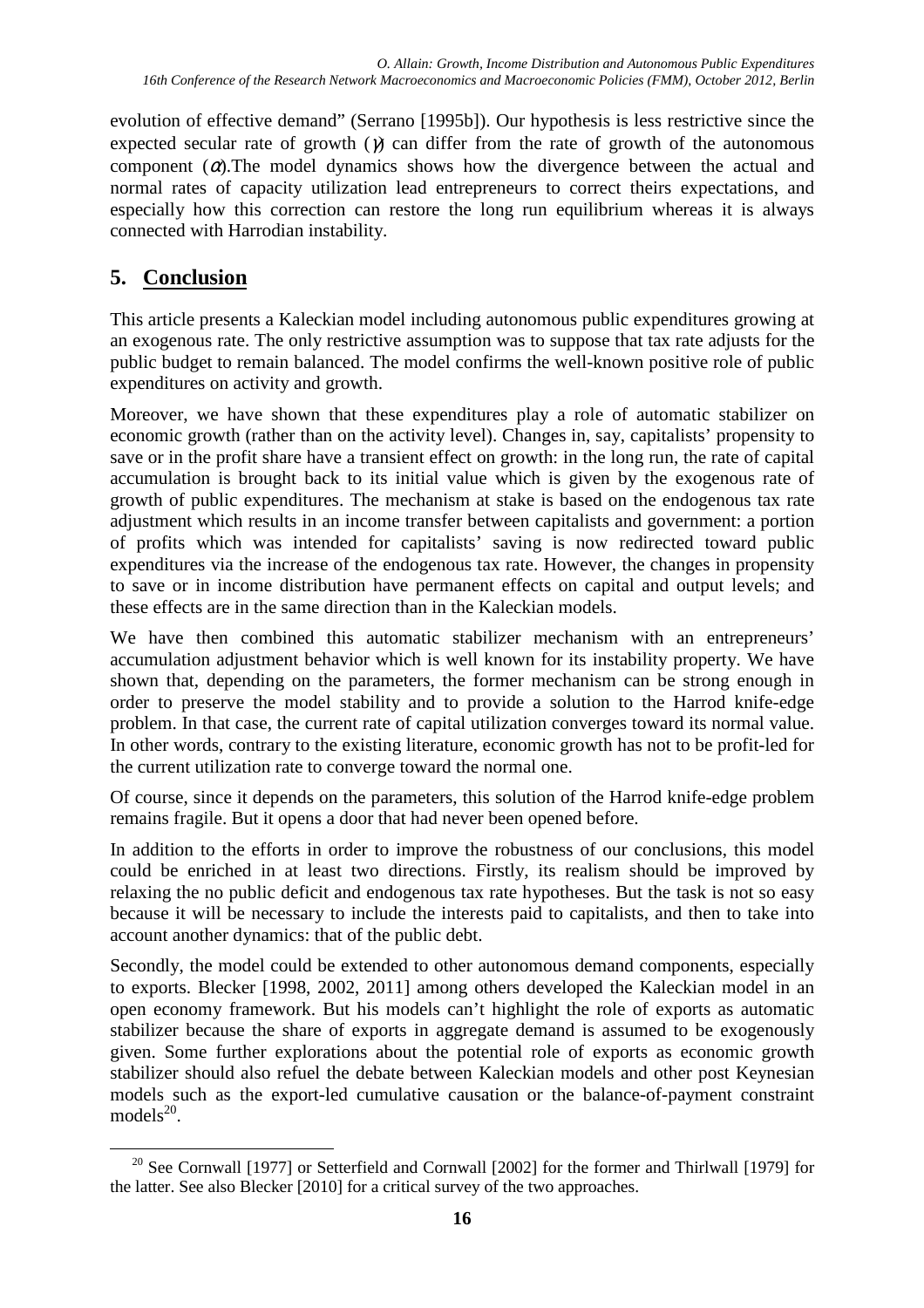Eventually, the above model doesn't take account of labor market and unemployment. It thus provides no solution for the 'first' Harrod problem, except arguing that government sets the rate of growth of public expenditures in accordance with demographic growth in order to stabilize or eliminate unemployment. This question will deserve more attention in further researches.

# **6. Bibliography**

- Allain O. [2009] "La modération salariale : le point de vue des (néo-)kaleckiens", *Revue Economique*, 60(1), pp. 81-108.
- Allain O., Canry N. [2008] *Growth, Capital Scrapping, and the Rate of Capacity Utilization*, Working Paper presented at the 12<sup>th</sup> conference of the Research Network Macroeconomics and Macroeconomic Policies, Berlin.
- Blecker R.A. [1998], "International Competitiveness, Relative Wages, and the Balance-of-Payments Constraint," *Journal of Post Keynesian Economics*, 20(4), pp. 495-526.
- Blecker R.A. [2002] "Distribution, Demand, and Growth in Neo-Kaleckian Macro Models," in M. Setterfield (ed.), *The Economics of Demand-Led Growth: Challenging the Supply-Side Vision of the Long Run*, Edward Elgar, pp. 129-152.
- Blecker R.A. [2010] "Long-Run Growth in Open Economies: Export-Led Cumulative Causation or a Balance-of-Payments Constraint?", in G.C. Harcourt and P. Kriesler (eds), *Handbook of Post-Keynesian Economics*, Oxford University Press (forthcoming).
- Blecker R.A. [2011] "Open economy models of distribution and growth", in E. Hein and E. Stockhammer (eds.), *A modern guide to Keynesian macroeconomics and economic policies*, Edward Elgar, 2011, pp. 215-239.
- Chatelain J.B. [2010] "The Profit-Investment-Unemployment Nexus and Capacity Utilization in a Stock-Flow Consistent Model", *Metroeconomica*, 61(3), pp. 454-472.
- Commendatore P., Panico C., Pinto A. [2005] "Government Debt, Growth and Distribution in a Postkeynesian Approach", *in* N. Salvadori and R. Balducci (eds) *Innovation, Unemployment, and Policy in the Theories of Growth and Distribution*, Edward Elgar, pp. 223-37.
- Cornwall J. [1977] *Modern Capitalism: Its Growth and Transformation*, New York: St. Martin's.
- Dallery T. [2007] *Kaleckian Models of Growth and Distribution Revisited: Evaluating their Relevance through Simulations*, Working Paper presented at the 11<sup>th</sup> conference of the Research Network Macroeconomics and Macroeconomic Policies, Berlin.
- Dallery T., van Treeck T. [2011] "Conflicting Claims and Equilibrium Adjustment Processes in a Stock-flow Consistent Macroeconomic Model", *Review of Political Economy*, 23(2), pp. 189-211.
- De-Juan O. [2005] "Paths of Accumulation and Growth: Towards a Keynesian Long-Period Theory of Output", *Review of Political Economy*, 17(2), pp. 231-252.
- Duménil G., Lévy D. [1999] "Being Keynesian in the Short Term and Classical in the Long Term: The Traverse to Classical Long-Term Equilibrium", *The Manchester School*, 67(6), pp. 684-716.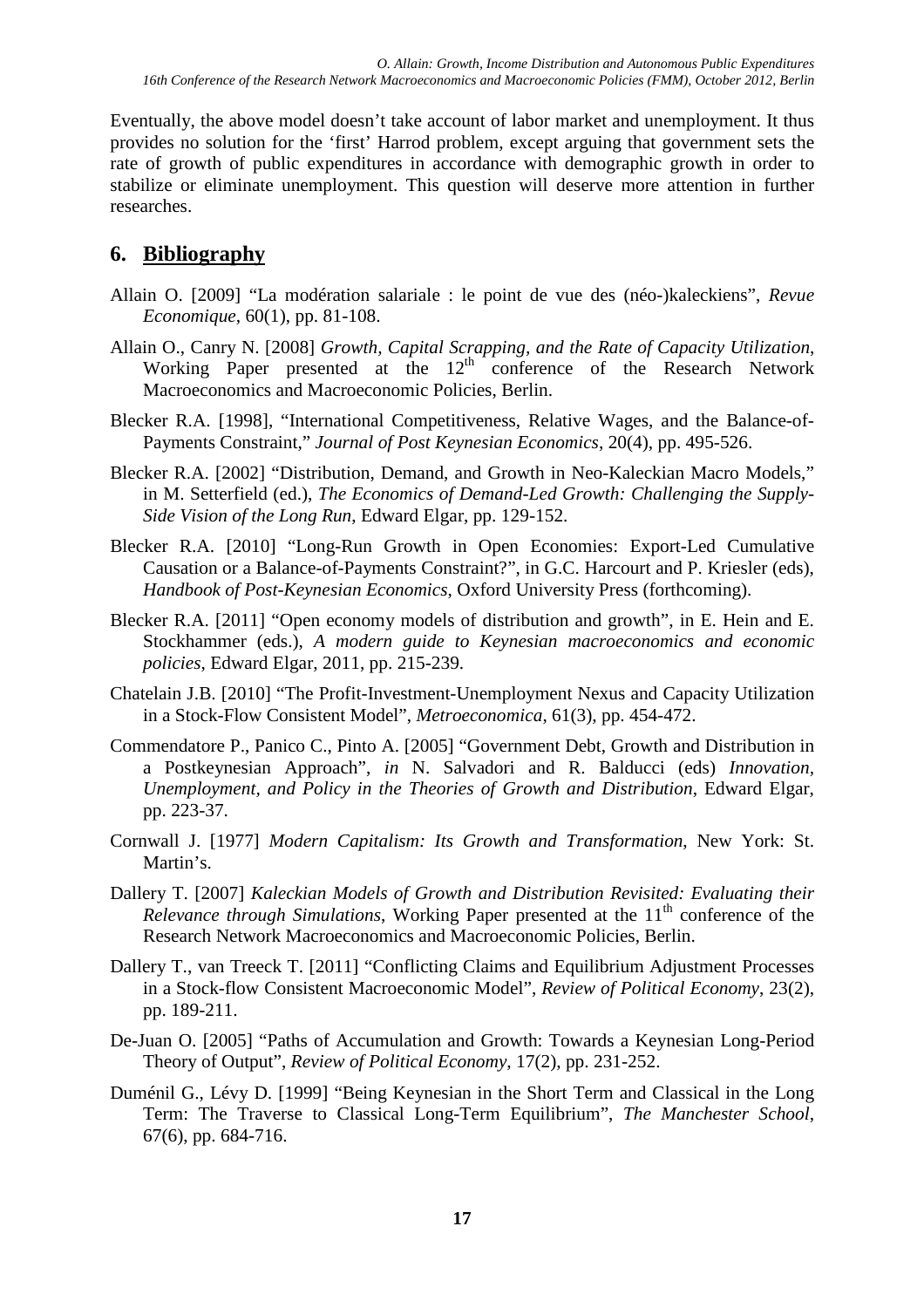- Dutt A.K. [2011] "Growth and income distribution: a post-Keynesian perspective", in E. Hein and E. Stockhammer (eds.), *A modern guide to Keynesian macroeconomics and economic policies*, Edward Elgar, 2011, pp. 61-87.
- Hein E., Lavoie M., van Treeck T. [2011] "Some instability puzzles in Kaleckian models of growth and distribution: a critical survey", *Cambridge Journal of Economics*, 35(3), pp. 587-612.
- Hein E., Lavoie M., van Treeck T. [2012] "Harrodian Instability and the 'Normal Rate' of Capacity Utilization in Kaleckian Models of Distribution and Growth—a Survey", *Metroeconomica*, 63(1), pp. 139-169.
- Kaldor N. [1955-56] "Alternative Theories of Distribution", *Review of Economic Studies*, 23, pp. 83-100.
- Kaldor N. [1957] "A Model of Economic Growth", *Economic Journal*, 67, pp. 591-624.
- Lavoie M. [1996] "Traverse, Hysteresis and Normal Rates of Capacity Utilization in Kaleckian Models of Growth and Distribution", *Review of Radical Political Economics*, 28(4), pp. 113-147.
- Lavoie M. [2000] "Government Deficits in Simple Kaleckian Models", in H. Bougrine (ed.), *The Economics of Public Spending: Debts, Deficits and Economic Performance*, Edward Elgar, pp. 122-134.
- Lavoie M. [2012] "History and methods of post-Keynesians economics", in E. Hein and E. Stockhammer (eds.), *A modern guide to Keynesian macroeconomics and economic policies*, Edward Elgar, pp. 1-33.
- Nikiforos M. [2011] *On the Desired Rate of Capacity Utilization*, The New School for Social Research, Working Paper 16/2011, 43 p.
- Palumbo A., Trezzini A. [2001] "Growth without Normal Capacity Utilization", *The European Journal of the History of Economic Thought*, 10(1), pp. 109-135.
- Park M.-S. [2000] "Autonomous Demand and the Warranted Rate of Growth", *Contributions to Political Economy*, 19, pp. 1-18.
- Robinson J. [1956] *The Accumulation of Capital*, London, Macmillan.
- Robinson J. [1962] *Essays in the Theory of Economic Growth*, London, Macmillan.
- Sawyer M. [2012] "The Kaleckian analysis of demand-led growth", *Metroeconomica,* 63(1), pp. 7-28.
- Serrano F. [1995a] "Long Period Effective Demand and the Sraffian Supermultiplier", *Contributions to Political Economy*, 14, pp. 67-90.
- Serrano F. [1995b] *The Sraffian Supermultiplier*, PhD dissertation, Faculty of Economics ans politics, University of Cambridge.
- Setterfield M., Cornwall J. [2002] "A neo-Kaldorian Perspective on the Rise and Decline of the Golden Age", in M. Setterfield (ed.), *The Economics of Demand-led Growth: Challenging the Supply-side Vision of the Long Run*, Edward Elgar, pp. 67-86.
- Shaikh A. [2007] *A Proposed Synthesis of Classical and Keynesian Growth*, Schwartz Center for Economic Policy Analysis (SCEPA), Working Paper, The New School.
- Shaikh A. [2009] "Economic Policy in a Growth Context: a Classical Synthesis of Keynes and Harrod", *Metroeconomica*, 60(3), pp. 455-494.